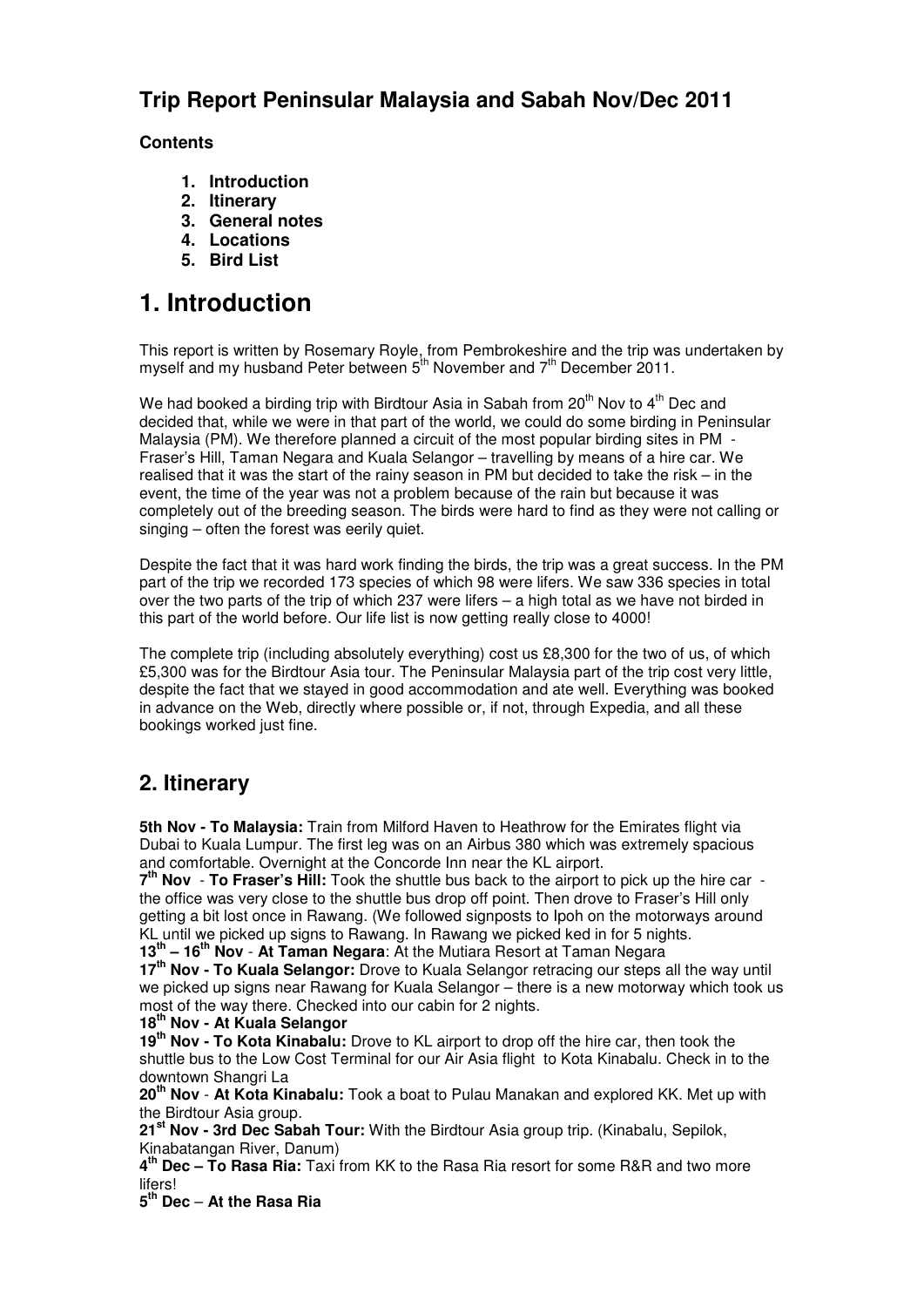**6 th Dec – To Pembrokeshire:** Fly from KK to KL then onwards to the UK and train back to Milford Haven

### **3. General notes**

We found Peninsular Malaysia to be a well organised, quiet, tidy country. It was pleasantly lacking in noise and garish advertising hoardings and the people were gentle and reserved.

We were not prepared for how English everything seemed – driving on the left, motorway signage just like ours, semi-detached houses, electric plugs just like ours, toast at breakfast, fish & chips and bread & butter pudding on menus. They even had motorway service stations – though the food court was much more interesting than ours. The language script is Roman so everything is quite approachable, readable and even pronounceable but many advertisements, company names and signs were actually in English. Food packaging was almost always in English as it is the common language of the Malays, Tamils and Chinese.

However, dried sea cucumbers and sea horses, durians, the mosques and the call to prayer, the heat and the thunderstorms were all reminders that we were in a tropical Muslim country.

Here a few more general notes:

**Birding** was quite hard without a guide. This is they way we prefer to do it, but really you do need someone with good knowledge and experience to know where to find all the difficult and secretive birds and how to call them out. If you just rely on running across the birds as you walk the trails there are a whole lot of birds you will probably never see. For example, you will probably find most of the bulbuls, but hardly any of the babblers. (However I am sure that when the birds are calling things would be somewhat easier) Doing both types of birding in the same trip was a good compromise.

**Weather** The rainy season did in fact start early in Peninsular Malaysia – it rained heavily throughout October, which was supported by what we saw on the weather forecasts before we went. Miraculously it all changed when we arrived and after a big thunderstorm on the night of the  $6<sup>th</sup>$  Nov it was much drier for the next two weeks. We had some days with no rain at all and some with only a few drops. At Taman Negara, where it should really have been wet, we only had two days with any real rain. However, when we flew to Kota Kinabalu, we were unable to land because of a gigantic thunderstorm – we had to circle around for an hour and a half before we could land, with lightning flashing along the wings all the time. Even when we did land it was still raining torrentially – we got very wet walking across the tarmac despite Air Asia's umbrellas! But after that, the rain on Sabah was quite restrained – on Kinabulu we had rain for an hour or so most afternoons, and at Kinabatangan we had little rain though there were huge thunderstorms all around us when we were out on our night boat ride. At Danum we had a few lunchtime torrential showers, and one wet afternoon, but the most inconvenient rain was on the last morning. Because we had been focussing on finding Bristleheads and had found them late the previous day, we now had to catch up on a couple of trogons and a whole sheaf of babblers, flycatchers etc. – and it was raining! Birding is really no good in the rain, but we sent off anyway hoping it would stop – which it did, and we then had probably the best few hours of birding in the whole trip as well as decent views of Bornean Gibbons. So the motto was, at this time of the year at any rate, "No two days are the same".

The temperatures were much as we had expected - about  $30^{\circ}$  -  $32^{\circ}$  during the day and  $24^{\circ}$  at night, The night-time temperatures were cool enough not to need air con. – we usually had the ceiling fan on. When we used air con. we set it to 24º and even that seemed quite cool when you came into the room! It could feel very hot when the sun came out – often the sunny mornings could be baking, even at Fraser's Hill. However it usually clouded over. The high humidity was a bit debilitating – you just had to get used to being soaked with sweat all the time when you were out on the trails.

**Clothing** Because of the humidity and rain the most important thing about clothes were that they were light, cool and dried quickly. (Much of the so-called technical clothing on sale these days seems unnecessarily heavyweight.) Everywhere you will read that you should wear long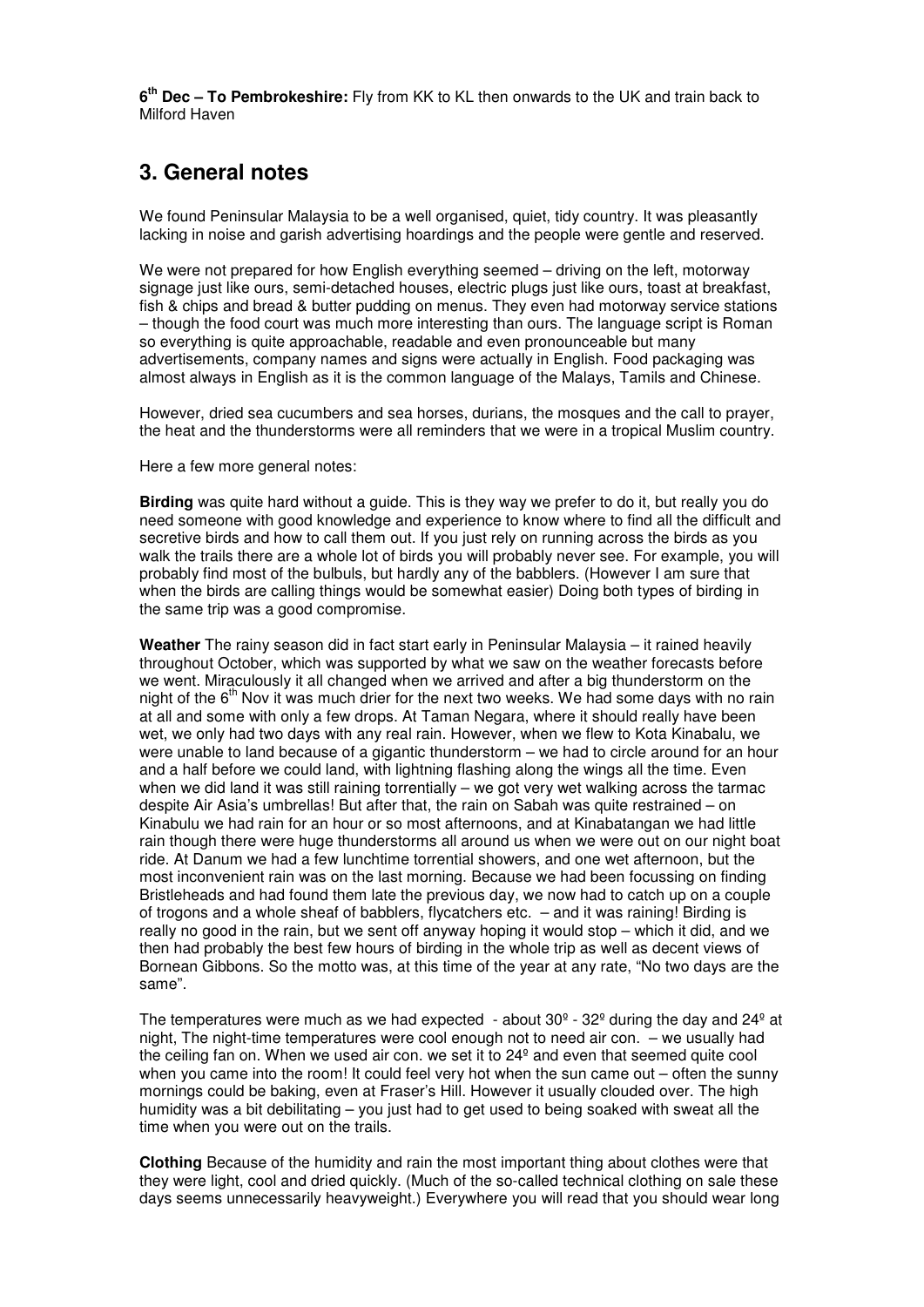sleeves in the rainforest – why?? I never did – I cannot bear my wrists being covered, they are an important cooling location. Our guide in Sabah, James Eaton, who spends half his life in tropical rainforest never wears a long sleeved shirt. If insects are a problem (and they rarely were) then 50% DEET roll-on was easy to apply and did the trick. Some sources will tell you that you do not need waterproof boots – well we found that ours were more or less essential.

**Leeches** These were present at Fraser's Hill, quite bad at Danum and Poring Hot Springs, and very bad at Taman Negara. But I think they were never quite as bad as the leeches in Sri Lanka or Madagascar! Leech socks were essential – they can be bought on the web or homemade. If you buy them, get them well in advance as you may to need to alter them to make them comfortable especially if you have small feet or short legs. DEET repels leeches so should be liberally used on the arms, hands, neck etc as these are the most vulnerable areas if you are well leech-socked at the bottom end.

**Insects** Large insects – birdwing butterflies, rhinoceros beetles, huge cicadas, praying mantises – were an unexpected highlight of this trip. Cockroaches were hardly ever seen, except in the bat caves. Mosquitoes were very few and far between. Other small biting insects were, however, quite common so an application of 50% DEET was more-or-less essential.

**Driving** was easy, signposting was good and if you got lost you could usually find someone in a petrol station who spoke English. Many of the motorways are toll roads – not expensive or complicated but there were several different ways of charging – we came some where you paid for each section of road, and others where you took a token on entry to the road and paid when you left. New roads are being built all the time.

**Maps** We had a map recommended by Stamfords – "Reise Know-how 1:800,000". The scale was just about OK but it was not very accurate – new bypasses, motorways and changes to road numbering were just not represented. However this was less of a problem than it might have been because the signposting was very good. When in doubt follow the signs! No map was supplied with the hire car.

**Car Hire** We hired our car from Sime-Derby (Hertz) and got a really good deal on the web for 99 MR (about £18) per day for a medium sized car. We were limited in our choice of rental companies as most of the local firms had an age limit of 60. Returning the hire car was simple – it was well signposted.

**Airport terminals at KL** Kuala Lumpur International Airport or KLIA is the name of the main terminal where the big international carriers arrive and depart. Air Asia has a separate terminal called the Low Cost Carrier Terminal or LCCT. If you need to get from one to the other as we did, you can probably get a taxi but there is an efficient half-hourly shuttle bus called the Airport Liner which does the trip for a few MR. It leaves KLIA on the hour and half hour and takes about 20 minutes for the journey.

**Air Asia** We flew Air Asia from Kuala Lumpur to Kota Kinabulu – about £40 per person each way for a 2½ hour flight including payments for extra baggage. The seats were a little cramped but otherwise everything was fine. The planes were all modern Airbuses.

**Concorde Inn** This hotel near the airport at Kuala Lumpur had everything we needed for an overnight stop. It has a shuttle bus service and was reasonably priced – even quite a few birds in the grounds in the morning. We booked through Expedia.

**Laundry** All the hotels and lodges did laundry, often very quickly and it was very cheap. However disgusting the objects you handed in they came back looking fresh and clean!

**Food** We found it hard to eat enough at first – Malaysians seem to eat about 5 snack meals per day and don't seem to eat more than one course. A plate of Nasi Goreng or Fried Noodles was appetizing but not really a full meal. The same was true of the wet noodle dishes – i.e soup. We found that you could sometimes pad it out by adding "side dishes" which could be Stir Fried Veg or a Curry (Beef Rendang was always good) or even Wedgie Potatoes (it was not just us – we saw the locals eating wedgies too!)

Rice and noodle dishes featured on every menu. I ate a lot of Nasi Goreng as I'm not very keen on noodles – it was very variable ranging from almost plain rice to a very tasty dish with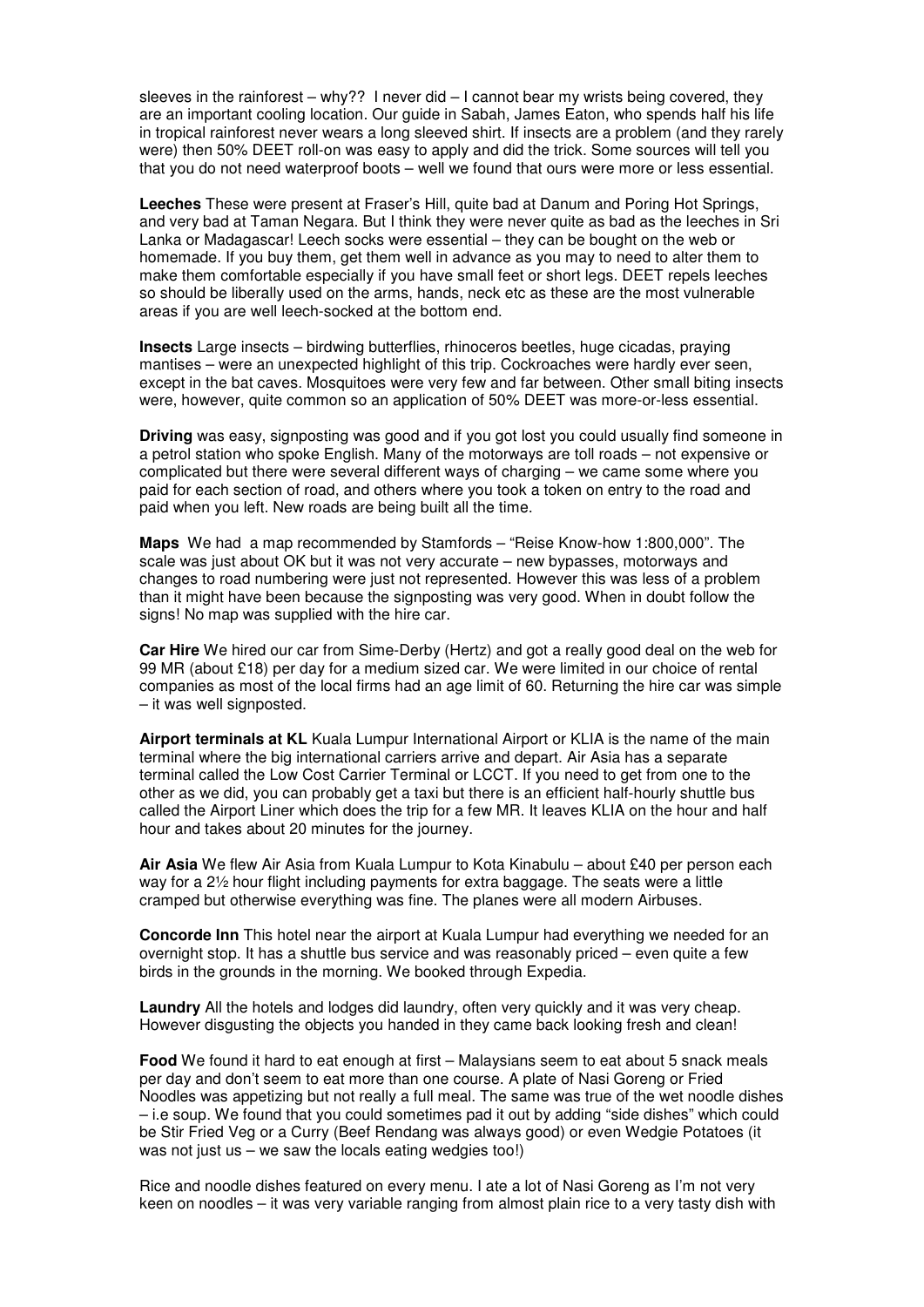lots of bits of onion, chilli, chicken and prawns served with sambal (hot relish) and a fried egg on top. Also on most menus were Chicken Rice (plain rice with a piece of chicken and some broth, Nasi Lembak (plain rice with several garnishes and relishes) and Chicken Chop – a chicken escalope (maybe boned, maybe not!) with rice and chips. The latter dish was nice and filling with the addition of some "Sos Chili" to make it more interesting. There was a whole range of wet noodle dishes, many of which can be had with either mee (yellow noodles), meehoon (very thin silky noodles) or kway teow (flat ribbon-like noodles).

The best way of eating was at hotel buffets – and if there were no other western guests you could guarantee it was pretty authentic. We tried oxtail, lamb and rabbit at buffets in addition to the more usual chicken, beef, fish and prawn dishes.

The spiciness (or hotness) of dishes was generally very variable – some dishes such as Nasi Goreng were usually quite bland (but not always) and some of the soups were always very fiery. At a buffet there would always be a range of fieryness in the dishes so you could just leave the ones which were too hot.

Desserts were generally very odd – there was often a selection of very pretty little green and pink shapes, or moulds, or green jelly, all of which were completely tasteless. Coconut milk jelly was nice, as was banana cake. The fruit was disappointing – often not very ripe. And although very tasty bananas appeared at breakfast they were never there for other meals and pineapple, whilst used for juice and in cooking, rarely appeared. Instead there was always papaya and water melon, rarely mango, sometimes guava, dragon fruit, snake fruit – all pretty tasteless. Rambutans were sometimes offered and were good. The best sweetmeats we had were doughnuts bought from a little lady on the quay at Kuala Tahan and at the buffet at the Shangri La hotel in KK. Incidentally it you want to try Durian in a painless kind of way try Durian ice cream – it is very interesting.

We did try Fish & Chips (OK - the fish was nice) and several Bread & Butter Puddings - these were very variable.

We did miss bacon and pork – the local beef bacon is strange, more like Biltong and the frankfurters which always appear at breakfast are presumably chicken based.

Interesting that menu items were often in English – e,g Fried Noodles.

**Drinks** Peninsular Malaysia is basically a dry country unless you are in a Chinese area. We did not drink any alcohol at all – when it did appear in hotels it was pretty expensive and we were not that bothered. Beer was more apparent in Sabah – often on menus – and we did have a couple of Tigers though at nearly £4 they were certainly pricey!

Various coffees and teas were always available, both hot and iced, and quite cheap. I really liked "Kopi" – local ground coffee which is quite sweet and not at all bitter. It was often served with condensed milk and sugar – good for a bit of a sugar boost! The only other coffee option was Nescafe or packeted "3 in 1" coffee concoctions. Lemon tea, sometimes with honey, was very good. "Hot lime" was most interesting – it contained a couple of strange wrinkled fruits like sour plums – anyway it was very good. Fresh fruit juice was very expensive. The "Red Apple" juice we had at one place was actually the most awful thing I have ever tasted – noone could drink more than a small sip!

**Mammals** One of the unexpected highlights of this trip was the variety of mammals seen. The many varieties of squirrel (including Giant) were a constant delight and we had excellent views of Siamangs, White Thighed Langurs and Dusky Langurs at Fraser's Hill and Silver Leaf Monkeys at Kuala Selangor. On Sabah the we had a number of truly excellent views of Orang Utans – also Proboscis Monkeys, Slow Loris, civets, flying squirrels (3 species), Mountain Tree Shrew and Gibbons and there were always pigs of some description around the lodges. We also had excellent views of Otters at Kuala Selangor.

**Research and materials** We used the following reference materials:

Malaysia, Singapore and Brunei Lonely Planet Borneo Bradt Guides The Birds of South East Asia Craig Robson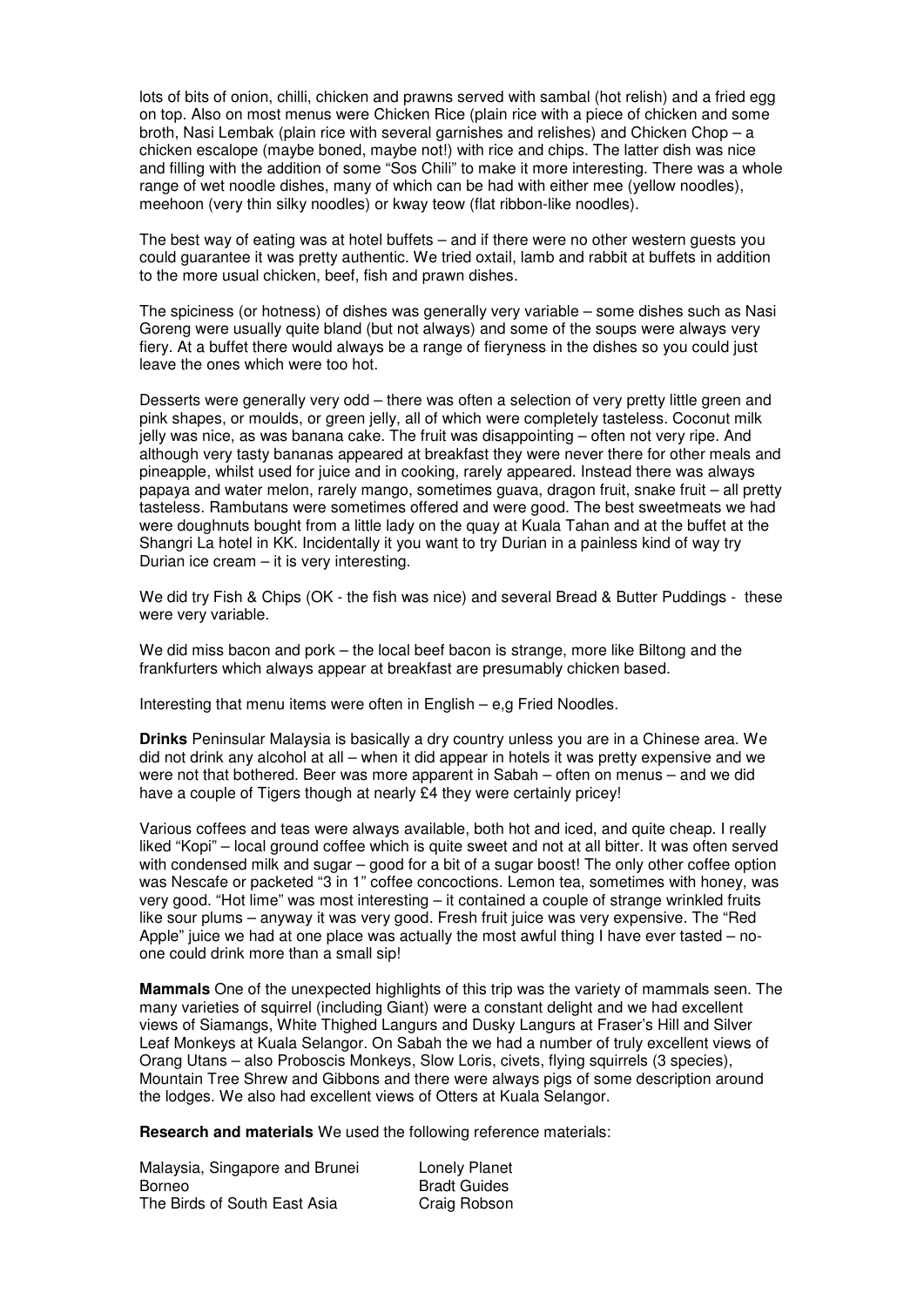The Birds of Borneo Susan Myers Birds of Taman Negara Strange and Yong Birds of Fraser's Hill Strange Mammals of South East Asia Francis

Robson was OK but some of the illustrations are poor – we were unable to identify a Chestnut-Breasted Malkoha from his picture (compare Myers). We had the first edition of Myers which had several incorrect illustrations – this has been fixed in later editions.

Note that the order of the birds in Robson and Myers is quite different, and different again from our Birdtour Asia list – not helpful. The list below is in Robson order.

We also bought A Birdwatcher's Guide to Malaysia by Bransbury but found it very out of date.

We read many trip reports on www.birdtours.co.uk and www.travellingbirder.com.

I constructed a spreadsheet showing which birds I expected to see in each location, highlighting the important birds for each location. This was useful in telling us what we were missing, and helped to target our activities, though in retrospect it meant that we spent too long around the Tahan river searching for Straw-headed Bulbuls which have possibly become quite rare there.

I downloaded many calls from Xeno-Canto to my Olympus DS40 which were useful for helping confirm ID (for example for barbets, owls and cuckoos). We did not use it much for calling birds out because we did not know what was likely to be there! We did try it for several Wren Babblers but got no response whatsoever.

### **4. Locations**

#### **Fraser's Hill**

We stayed 5 nights at Fraser's Hill and could easily have stayed longer. It was a very pleasant place in which to birdwatch, though the birds were very quiet and quite hard to find. Very few birds were breeding and on territory so essentially you were dependant on "bird waves" – these are mixed species flocks which can contain up to 15 species, but often much less. They pass by every so often – perhaps once an hour or less.

We birded along the Hemmant and Bishop Trails (twice each) and along the Old Road and New Road. Also around the "Telekom Loop" and Jalan Magar, and down at The Gap. We also went down to the Jelau waterfalls in the late afternoon and saw almost nothing at all though we probably heard forktails calling. As we were staying at the Shahzan Inn which is right in the centre of the village, the car was extremely useful in enabling us to get to more distant places such as the New Road and the Telekom loop. On the last morning we went to the Jelai Highland Resort car park for the early morning birdfest – it is not a large car park so must get quite crowded when there are lot of birders about – as it was, it was just us and a manic photographer who was trying to take pictures in little more than pitch darkness! This is a really good way to get good close views of stunning birds like the Silver-eared Leiothrix and even Sultan Tit, which you otherwise only see flashing by in a bird wave – but it did seem a bit like cheating!

We also drove along the High Pines road with the intention of birding at High Pines itself – but this is now a private property and is not open for birdwatchers to wander around – a shame as it obviously has a stunning view. .

The trails seemed to be well signposted and in reasonable condition – with ropes to help on the really slippery bits.

It was notable that, both from a climate and bird-watching point of view, no two days were the same – the second time we walked the Hemmant Trail we saw hardly a bird compared with two good bird waves the first time. The only consistent thing was that we never saw or heard any birds on the Bishop Trail! Not quite true – I did manage to tempt out a calling Streaked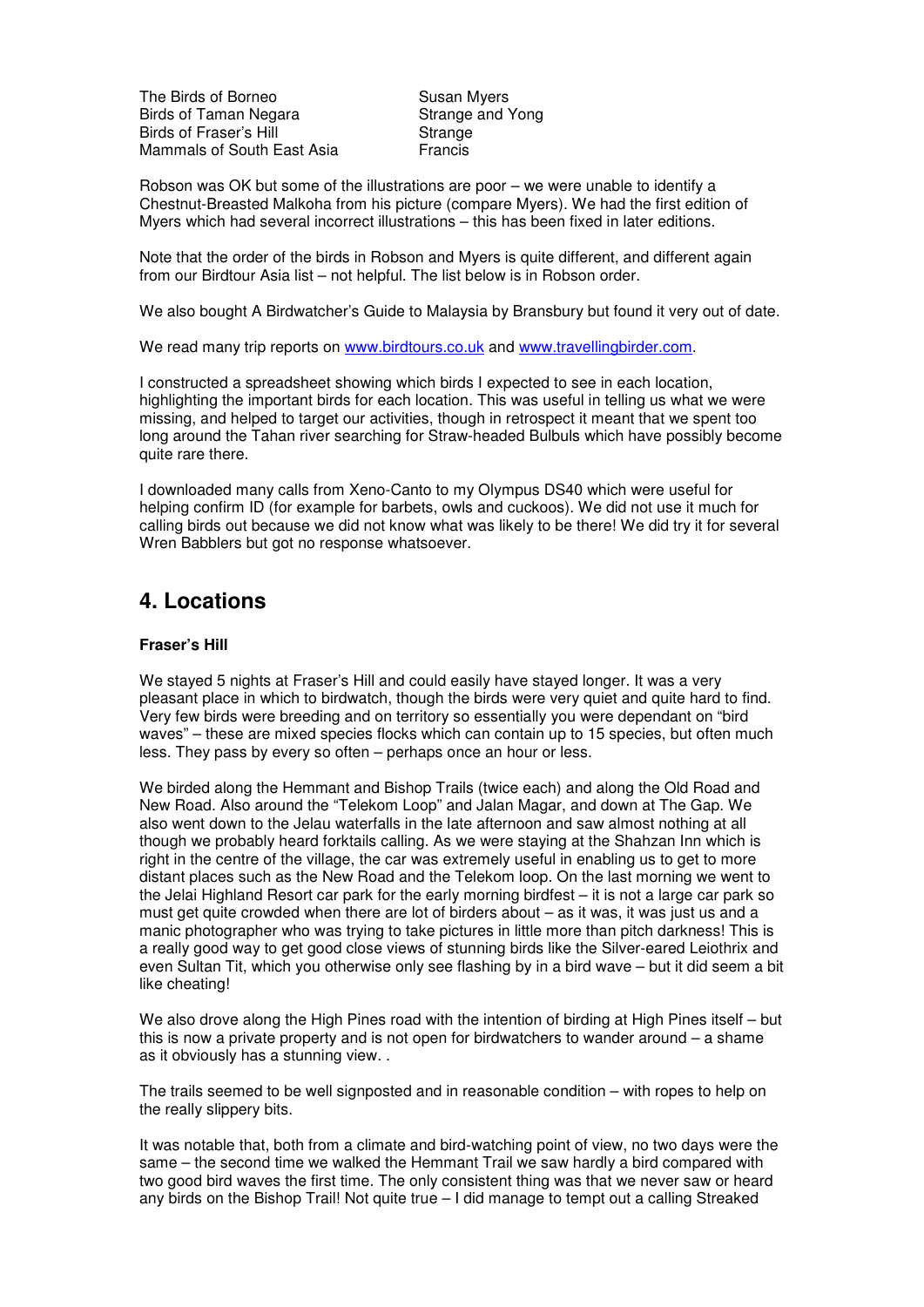Wren-babbler using record and playback (he was only there the first time) and we saw Black Laughing-Thrushes the second time. We persevered with this trail as that is where people see (yes, we met a non-birding pair who had a photo of it!) the Red-headed Trogon, but regrettably not us. In retrospect we may have been looking too high – in Sabah we found that the trogons actually perch quite low.

Apart from the trogon, other birds which we missed at Fraser's Hill were Large Niltava (supposedly common) and Mountain Scops Owl (not even calling). Also Silver-breasted Broadbill – a bird I really wanted to see and apparently not difficult in the breeding season. We did not see any hornbills, only two woodpeckers and no Siberian Thrush. However, we did see Sultan Tit, Long-tailed Broadbill, Slaty-backed Forktails, Rufous-browed Flycatcher, Tiger Shrike, Blue Nuthatch, Streaked Wren-babbler, Red-bearded Bee-eater and Malaysian Whistling Thrush – the latter back at its old site right by the gate to the Old Road. (This was after a tip-off from a Dutch birder, the only other visiting birder in FH, as we had been previously been looking along Jalan Magar as recommended in recent trip reports.)

Although we did actually see 72 species here, we felt a bit depressed as we had not seen many of the birds marked as Fairly Common in "Birds of Fraser's Hill".

Incidentally we did bump in to Mr Desai the local bird guide, but he was bit tied up managing a visit from the Minister for Tourism (who we were introduced to as we ate our Nasing Goreng in the Puncak Inn café) and did not offer us any guiding. This was OK with us as we are happier on our own.

We were lucky with the weather at Fraser's Hill – although it was often spotting with rain or thundering all around us we only had one long spell of rain during the day from 1:00pm to 5:00 pm. It was often very hot and sunny in the mornings.

A footnote about The Gap – we intended to stop here on the way to Fraser's Hill but found ourselves going up the Old Road before we realised what had happened! (Note that the New Road is now in use for descending traffic) There is not much infrastructure at The Gap – the Rest House is still firmly closed (though hosting nesting red bellied Striated Swallows) and the little café further down seems only to be open at weekends. We found a good layby to birdwatch from with an excellent view over the forest – we spent about 2 hours there – and did manage to find incredibly distant Falconets but otherwise it was quite quiet.

And another footnote, this time about Siamangs – we heard these calling all the time and then had terrific close views from the Old Road – one of the highlights of the holiday.

**Some domestic notes regarding Fraser's Hill:** Our room at the Shahzan Inn was absolutely fine – spacious with a good view and it was pretty cheap. We had booked in advance but they do not have a web site so it was quite tricky and involved a series of emails. It was virtually empty midweek but quite busy at the weekends. The restaurant was very unpredictable – probably OK at weekends when they have some decent staff and a buffet, but could be pretty dire otherwise. (Baked beans at breakfast were always cold and I won't bore you my attempt to have a dessert….) There were no other westerners there so it was nice to eat true Malaysian fare.

We ate most of our meals at the café at the front of the recently renovated Puncak Inn. The food here was very good – some of the best we had on the whole trip, and, like most food in Malaysia, very cheap. We drank a lot of iced "kopi" (the local coffee) and iced lemon tea and the Nasi Goreng here was definitely the best anywhere (even if I did have to pick out a lot of the chillies). The bread and butter pudding was truly excellent. And you can watch the world go by as you eat and there are some birds too – the town square is quite a good spot for Green Magpies.

The much-recommended Hillview Chinese Restaurant is now in the small complex of eateries further up the village. We ate here once and it was fine. There was also a Malaysian place in the same complex which looked good for lunch – very busy.

There is no petrol at Fraser's Hill – fill up before getting here as the tank may not be as full as you thought, and they are quite small tanks! We were sweating a bit by the time we got to Ruab and the nearest petrol.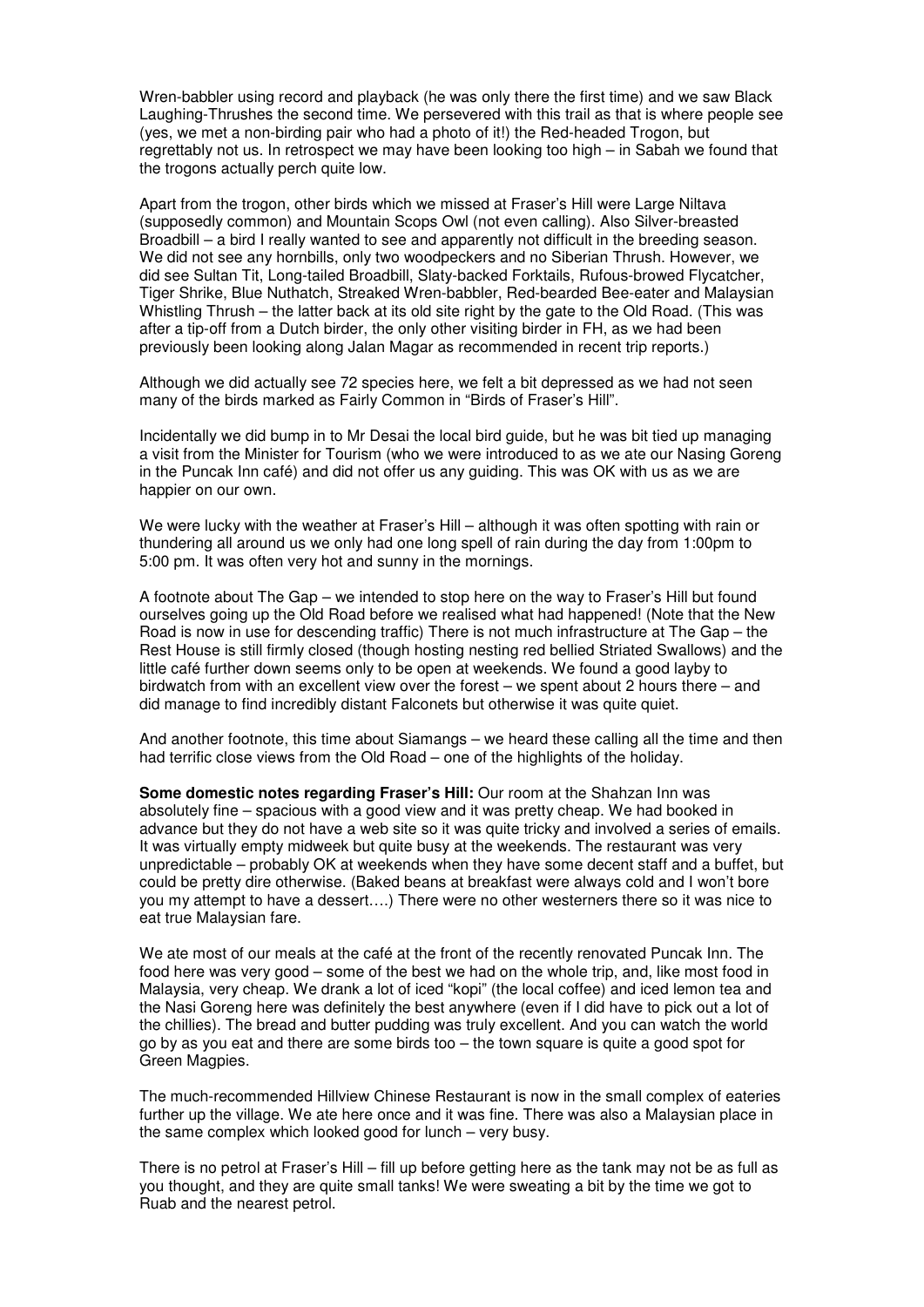We were puzzled by the opening, and more importantly, closing strategy of shops and restaurants at Fraser's Hill – we never got to the bottom of this and it must have something to do with being out of season. The moral was – don't assume anywhere will be open when you need it!

#### **Taman Negara**

We expected the birding to be hard here and it was. The trails were muddy and often steep, slippery and full of tree roots. When it rained the trails turned into puddles and waterfalls. The leeches were quite bad – we used leech socks and insect repellent on arms and neck but they still found a way into shirts via ventilation holes and other such useful facilities. The weather was hot and extremely humid. The trails were very quiet birdwise – there was often no bird sound at all – a bit like a British woodland in August. Despite all this we did manage to find 63 birds – but many of these were in the grounds of the resort or in the more open areas such as the campsite. We thought that 63 was absolutely pathetic until we were told that Dennis Yong had brought two clients there the week before and he only managed 64 – usually the expected count is over 100. This was all due to the time of year. Actually it could have been worse as we could have had a lot of rain – in fact we were lucky with the weather and only had a couple of afternoons washed out by rain.

We had great expectations of the boat trip up the Tahan river to the Lata Berkoh waterfalls – we had heard about a gentle drift downstream, rare kingfishers and almost guaranteed Lesser Fish Eagle and Straw-headed Bulbul. Sadly none of this materialised – there was not much chance to drift when there are rapids to be negotiated! We did see a few birds on the walk from the landing spot to the waterfall (a very brief view of Black & Red Broadbill being the best) and there were Black-capped and Stork-billed Kingfishers on the river but no sign of the Eagle or Bulbuls. The next day we took a boat up to the landing point for the Tabing Hide hoping for another chance at these species but again, no sign. And in fact we sat in the Tabing Hide for 2 hours and only saw two species – one Banded Broadbill and one small flock of something small, fast and unidentified (and two wild boars).

On the first day we walked to Lubuk Simpon (described as a gentle stroll – through thick mud, over a stream crossing with steep and slippery approaches, then down broken stairs to the beach - we saw several people start this walk in flipflops and turn round very quickly!) then up the Jenut Muda track, down to the canopy walkway (this was actually the worst bit of trail we came across as apart from the usual things it was also very heavily eroded) then down to the river and back along the trail by the river to the camp. This took us all morning – from 7:30 to 2:00 - much longer than you might expect from looking at the map and at the distances. It was however quite good birdwise – the campsite area, the area around the canopy walkway (even though it was getting late in the morning) and the trail along the Tembeling river were better for birds then any other trails we went along. We saw a group of Crested Partridges, had excellent views of Orange-backed, Maroon, Banded and Crimson-winged Woodpeckers and managed to identify some babblers and bulbuls. Jenut Muda on the other hand was extremely quiet apart from the ever present Argus calling – quite close but invisible.

We felt the trail distances were under-estimated  $-$  it was easily taking us an hour to do a quoted kilometre which just couldn't be right even despite the difficult conditions underfoot.

The boardwalk behind the resort and the Swamp Loop were pretty birdless whenever we tried them – one day we explored this area just after dawn and saw nothing at all. There was actually no dawn chorus apart from the Magpie Robin – the birds seemed much more active once the sun had come up and indeed what activity there was kept going until about 2:00 pm in the afternoon. There was no real perceptible evening activity apart from semi-crepuscular birds such as the Crested Firebacks. These would regularly appear in the evening and gave great views, though the females were much more wary.

The resort had a number of fruiting trees which did attract a handful of species. One big tree was always full of Thick-billed Green Pigeons in the late afternoon but nothing else seemed interested in it whereas the two trees near the restaurant, although they had nearly finished fruiting, supplied us with good views of several species of bulbul and Red-thoated Barbet. There were a few flowering trees and plants which attracted sunbirds, flowerpeckers and spiderhunters but we rarely saw any of these birds more than once.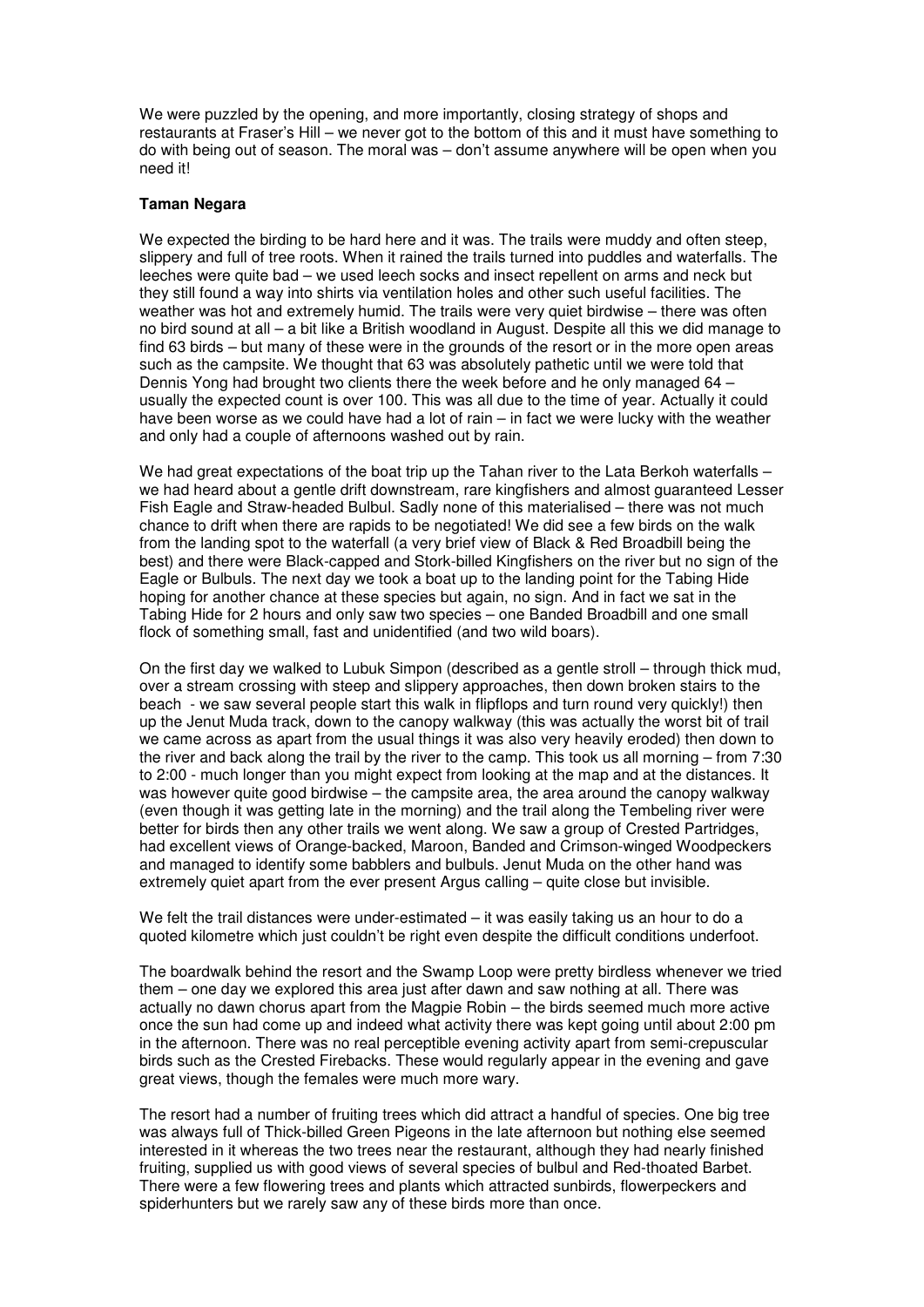One lunchtime there was suddenly a big commotion in the trees and a big flock of mixed bulbuls and Asian Fairy Bluebirds appeared – they stayed around for some time, and even seemed to be mobbing something. This flock gave us several new species which we only saw once, and was one of only a very few examples of a bird wave which we experienced at Taman Negara.

Despite all the above, we enjoyed our time here and could happily have stayed for longer – we would like to have had time to stay overnight at the Kumbang hide, and to investigate the area around the Telinga Cave. Our enjoyment was partly due to the very comfortable accommodation, which is right on the edge of the forest – our verandah looked right into the forest and gave us good views of little piglets furrowing up the ground one evening. However disgusting you might be on return from a long hot leechy muddy walk you could always spruce up in the air-conditioned cabin and have a nice meal under the ceiling fans in the restaurant!

**Some domestic notes regarding Taman Negara and Kuala Tahan:** As we had a hire car, it spent our time at Taman Negara simply parked in a car park – but as the car hire rates were pretty reasonable this was still worth it for the extra flexibility it gave us. The apparently fairly secure car park (it has gates but we never found out if they were ever locked) does not have anywhere you can pay – however, this did not turn out to be a problem. We drove down the rather bumpy and steep road to the waterside where we parked temporarily while we unloaded our bags. We were immediately approached by a man in white overalls and a crash helmet who said we should not park there long term (we had no intention of doing so) but in the car park up the top, that he would show Peter where it was and give him a lift back down on his motorbike. This indeed all took place and we paid the man 35MR. And the car was still there when we came back so all was well.

There is a perfectly good road all the way to Kuala Tahan, but it was not where it was shown on our map. The map showed the road going through Kuala Tembeling which it appears not to do (checking on Google Earth reveals no bridge crossing there – maybe there is a ferry?). At Jerantut we followed signs for "Taman Negara by car" rather than "Taman Negara by boat" and went along the new bypass towards Maran until we picked up the road to Kuala Tahan which turns left after the river crossing over the S. Pahang – this is about 10 km beyond Jerantut. We found the best form of navigation was to follow the pretty good signage – and ignore what the map said!

Kuala Tahan itself seems to be having a bit of a makeover – the direct road down to the area above the waterside was being resurfaced and other works were taking place. It was not as scruffy as the guide books had led me to believe. There are a string of restaurants along the pebbly beach accessed by wooden planks – these also act as ferry points for the crossing to the Park. We ate once at the Family Restaurant – it was extremely cheap (4.5MR – about a £1) and the food was very plain and basic.

The restaurant at the Mutiara resort was very good. We have heard reports that it is expensive – well, it was 40MR for a buffet containing everything you would ever want to eat – this is only about £9 which does not sound expensive to me! The drinks actually were expensive – so we just drank water which was free. Breakfast was excellent – how disappointing to watch fellow westerners filling up on cereal and toast when so much more was on offer! (Congee (rice porridge), noodles, pancakes, freshly cooked eggs etc)

Our cabin was very well appointed but a long walk from the restaurant/reception. We reckon it was about 300 metres – it took 5 minutes to walk it. However, the Taban hide which was well beyond our cabin was shown as being 200 metres from reception so it didn't all add up. Some cabins were much further away than ours. Large umbrellas were supplied for when it rained, and, as in most places in Malaysia you were expected to take your boots/shoes off when indoors – this included the restaurant.

The Mutiara resort was surprisingly busy when we were there, with foreign tourists during the week and locals at the weekend, this despite it being the off season. Some nights, we watched about 5 night walks each with about 20 people depart – I cannot believe they saw much that was interesting! Still, if you have never done it before, even a few spiders and frogs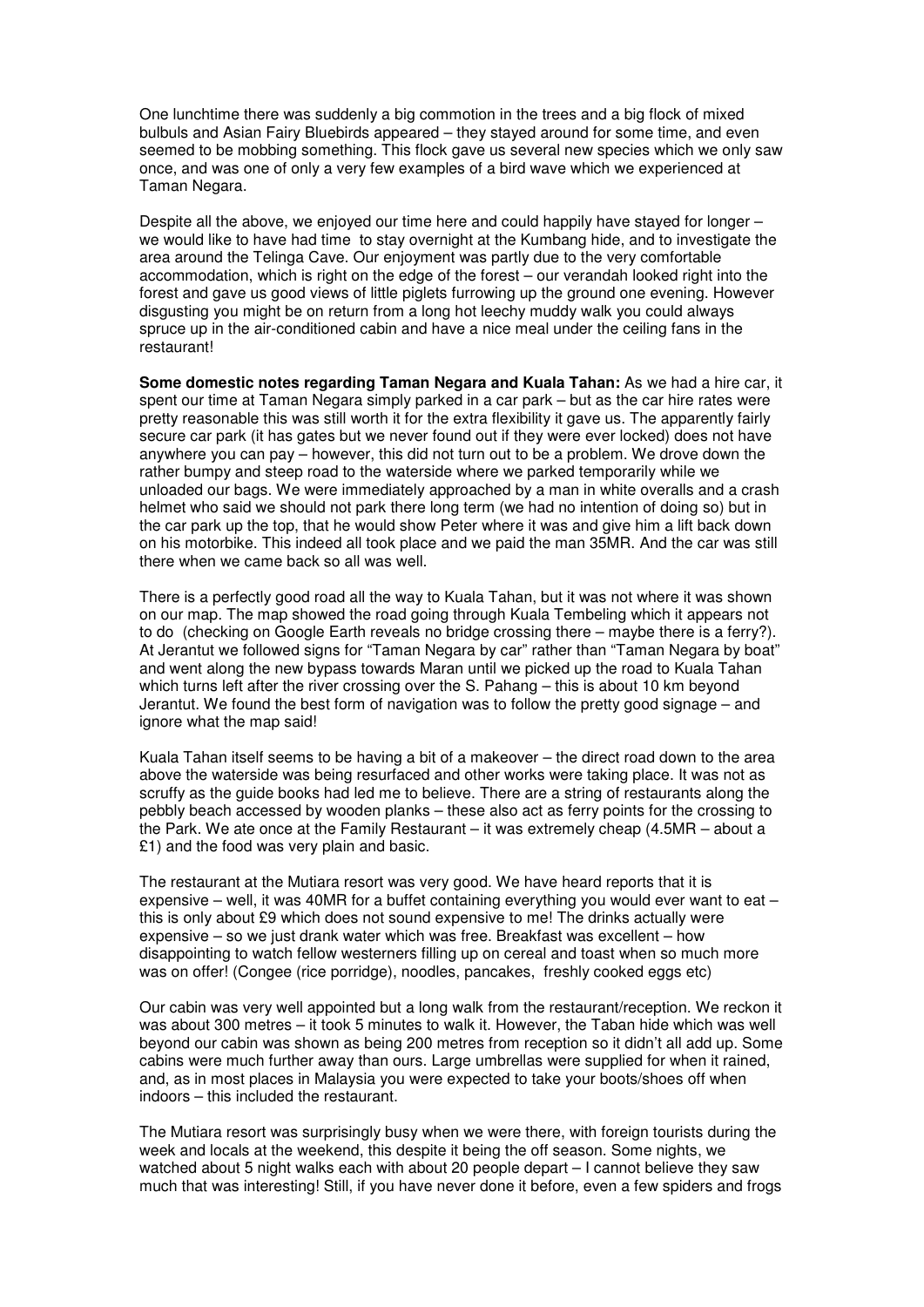can be fun. We did not investigate the night drives which are run from Kuala Tahan – we were always too shattered and just wanted to go to bed!

We made our arrangements for boat trips through Mutiara reception which all worked well but was not cheap. (It is actually quite confusing - the resort had a desk where you could book tours and boat trips (and guides?) and there is also a Parks office where you need to get a permit if you want to take photos and where you book a stay in a hide and where you can book guides. And you can get boats to anywhere from over the river as well – too much choice!)

There was no easily available map of the trails and jetties so it was well worth while having done some homework and having read the "Birds of Taman Negara" and various trip reports. The best map was on a big notice board outside the Parks office – not very portable. I think this lack of maps is because most guests come on a package, with guided walks and boat rides included, so maps are not required. And even independent travellers tended to go around in small guided groups. Only birdwatchers come intent on setting out unguided and armed with detailed trail maps with "Here be Great Argus" marked on them!

The canopy walkway opens mid-morning and gets very busy – all the tours and groups go there. It is quite long, takes about 40 minutes to walk, is made mostly of rope so is very wobbly and swaying and is really only worth it to say you have done it (I didn't!). There is quite a good path with steps down to the river from the walkway which leads to a jetty – I think the tour groups arrive here by boat. This path meets up with the path along the S. Tembeling and thence back to the resort but the signposts gave you no indication of this only signposting Kuala Trenggan. We went up and down along this section in an indecisive fashion and managed to get our best bird wave here!

The path up the hill to Bukit Teresek was in appalling condition – large broken steps and very steep. Peter tried a few hundred yards and gave up.

#### **Kuala Selangor**

We very much enjoyed our 2 days here despite it being extremely hot and the cabin being a little basic. It made a nice change to bird in a non-forest environment and to see a few easily visible large birds – though of course most of them were widespread birds of prey and water birds so the lifer count was bit low! The Grey and Purple Herons were noisily nesting. In total we managed 53 species here

We found the Mangrove Blue Flycatcher, Yellow Bellied Gerygone and Laced Woodpecker fairly easily. Despite looking hard we had no glimpse of Mangrove Pitta or Mangrove Robin – and we did hear that these are getting increasingly difficult to see here. We spent all our time on the bund trail around the lake, on the mangrove boardwalk and in the various towers. Unfortunately, the boardwalk to the tower at the seaward edge of the mangrove was closed (it was falling apart) and the trail through the scrub which meets up with the trail around the lake was grown over as the bridge was broken and the trail had obviously not been used for some time.

One hot afternoon we drove up to Bukit Malawati – not so much for birds but for the view and to watch the very polite Silver Leaf Monkeys being fed green beans. There were also a few not-so-polite Long Tailed Macaques, one of which snaffled Peter's cornetto!

We would like to have had time to visit the Fireflies which are accessed from a village nearby, and maybe to visit some rice paddies and mud flats - in retrospect we should have had another day.

**Some domestic notes regarding Kuala Selangor:** We stayed at the cabins run by the Nature Park which were fine and very cheap www.mns.my. There is no bedding or towels supplied here so we brought our own. (You only really need a sheet to lie on and to cover the pillow as is it too hot for covers) For evening meals we ate in a little modern restaurant just across the road from the exit to the park, and for breakfast and lunch we bought food in the modern 7/11 store on the other side of the block. We found that the soft rolls filled with anything from tuna to Ikin Bilis to Chocolate to Blueberry cream and sold in sealed packets,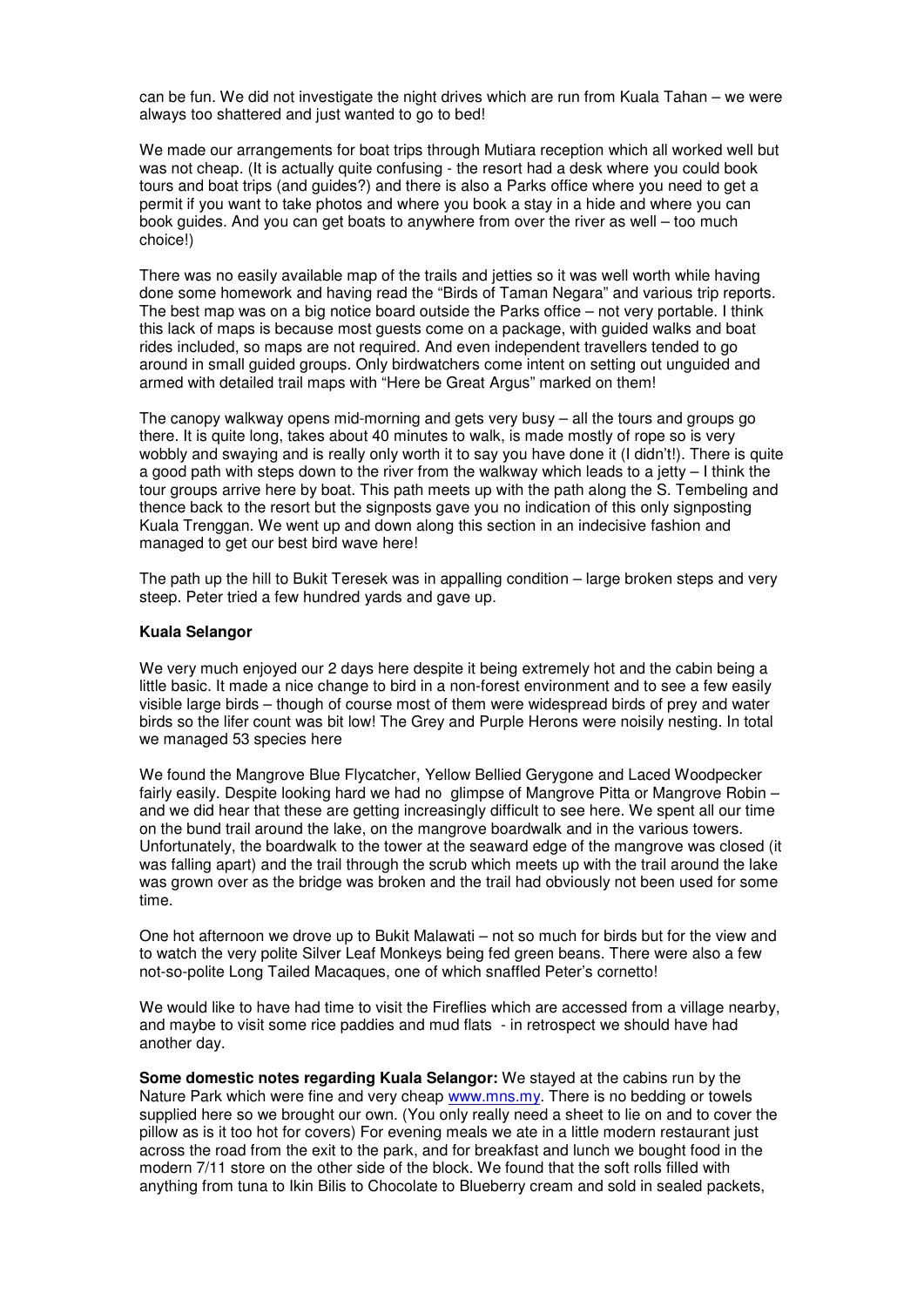made an excellent breakfast! Pringle-type crisps are also widely available and make a good snack.

Finding the park was not easy - but if we had known this one thing it would have been simple. Although the name of the place is Kuala Selangor Nature Park, and all over Malaysia everything has been signposted in English, this place is simply signposted Taman Alam, on brown tourist signs. The signs are everywhere but unless you know that it is what you are looking for it is not much help. All the maps I had previously seen were simply wrong or misleading. Here is how you find it (apart from following the signs!):

Head north into Kuala Selangor along the (5). It has quite long and sprawly outskirts but keep going. Go past a very large mosque on the left. You are looking for a set of traffic lights where the main road turns sharply right over a bridge, shortly after a BJP petrol station on the left. At these traffic lights fork left, which is actually the road which goes straight on into the town centre. After about 100 yards you pass a small car park on the left – turn left immediately after this. There is a white column in the middle of the road you are turning into and the turning is immediately before the arched entrance to Bukit Malawati which is straight ahead. The Nature Park is a short distance down this road.

If the heat gets too much for you, as it did for us one lunchtime, you can chill out at the heavily air-conditioned De Palma Inn – first left past the big mosque in town – where the delightfully local lunchtime buffet was only 20 MR.

Beware the Long-tailed Macaques – there seemed to be enormous numbers of them here (can this be good for the birds??) and our windscreen wipers suffered from their attention when we left the car in the car park. Take the blades off when the car is unattended if you can work out how to do it. We got ours fixed at a place down the road - the lack of a common language did not seem to be much hindrance!

Incidentally, the walk along the track through the forest to the lake was the only place on the entire trip where we were troubled by mosquitoes.

#### **Sabah**

The part of the trip in Sabah is not covered here in any detail – James Eaton will publish a trip report on his website www.birdtourasia.co.uk in due course. However it is worth noting that the birding season was different in Sabah from PM – the birds were more active and there was more song.

Sabah was very different from PM in many cultural respects – more Chinese, more Christian, much less Muslim, a bit more chaotic. Many people find the many acres of palm oil plantation depressing but to me it was no worse than the green grass desert of Carmarthenshire, and after all there is still 35% forest coverage in Sabah which is more than you can say for the UK. A lot of this forest is degraded in some way – having been selectively felled for example – but many of the birds in Sabah don't seem to mind. What is definitely a problem is the loss of riparian forest in the Kinabatangan river area but numerous NGOs are working hard to buy riparian acres back from palm oil plantations and replant forest. This, and the preservation of all remaining large trees is essential if the Storm's Stork, Orang-utan and the larger Hornbills are to survive. (See www.worldlandtrust.org/projects/malaysia)

For us, one of the benefits of the Sabah trip was that it enabled us to catch up with some of our more obvious dips from the Peninsular Malaysia trip – for example, Little Pied Flycatcher and Lesser Fish Eagle. But the main focus of the Sabah trip was on the Borneo endemics and specialist birds. We perhaps did not get as many Pittas as we had hoped – Blue-headed, Bornean Banded and Black-crowned. Although we heard Giant several times it would not come in and the Blue-banded was nowhere to be found (the area in which this is usually found was mostly inaccessible due to recent heavy rains.) We dipped on Mountain Serpent Eagle, and all three green Broadbills but we did have spectacular views of Great Argus and decent views of really difficult birds like Bornean Ground-cuckoo and Everett's Thrush. We had a whole hatful of babblers and flycatchers, all 8 hornbills, 11 cuckoos, 5 trogons, 5 barbets, 5 broadbills etc. We did not find Bristleheads until the penultimate day - James must have been sweating a bit!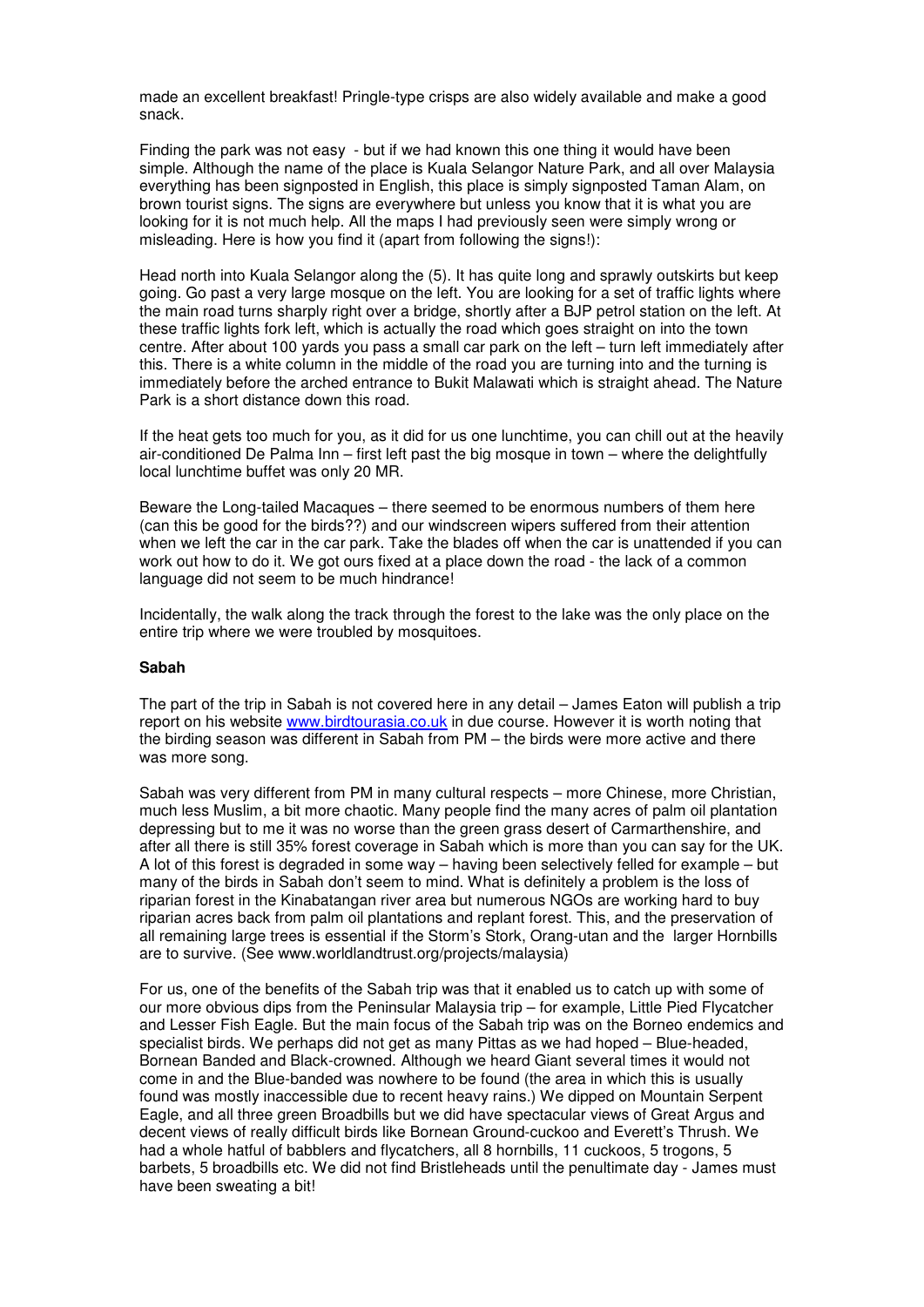It is worth noting that some of the locations in which we stayed with James offered good facilities for the independent birder. The Kinabatangan Jungle Lodge was run by Robert, who is a first class birder and knows his local patch very well – I am sure he would be very helpful to any visiting birders. His wife runs the Sepilok Forest Edge Resort – very pleasant and handy for the Sepilok Forest Reserve and canopy walkway. I am sure they would put a package together including all necessary transport. Also the Borneo Rainforest Lodge at Danum has good trails, a canopy walkway and good birding along the entrance road, with guides available if needed.

The hotel used by Birdtour Asia in Kota Kinabalu, and in which we stayed for an extra day, was the Shangri La (no connection to the expensive chain of the same name). This was a very pleasant, reasonably priced and functional hotel on the landward side of KK with a really excellent Saturday buffet and good facilities including left luggage and quick laundry.

After the Birdtour Asia tour, we spent the last two days of the trip at the

#### **Rasa Ria Resort, Kota Kinabalu**

This was really intended as a spell of (rather expensive) R&R after the undeniably quite hard work of the Birdtour Asia trip. However, when we booked it we were aware that the hotel had a small nature reserve which had Tabon Scrubfowl. In order to get a chance of seeing these we had to book a birdwatching walk with a ranger at 6:30 am for 40 MR each, as you are not allowed access to the Nature Reserve unaccompanied – they have young Orang Utans there. We had a fairly quiet walk birdwise but did eventually get good views of a pair of Scrubfowl. We also found Malaysian Plovers on the beach, so were pleased to get two lifers on our last day!

# **5. Bird list**

|                                     |                          | <b>KL</b> | <b>FH</b> | <b>TN</b> | <b>KS</b> | <b>SAB</b> | <b>KK</b> |
|-------------------------------------|--------------------------|-----------|-----------|-----------|-----------|------------|-----------|
| <b>GALLIFORMES:</b>                 | Megapodiidae             |           |           |           |           |            |           |
| <b>Tabon Scrubfowl</b>              | Megapodius cumingii      |           |           |           |           |            | X         |
| <b>GALLIFORMES:</b>                 | Phasianidae              |           |           |           |           |            |           |
| <b>Chestnut-necklaced Partridge</b> | Arborophila charltonii   |           |           |           |           | H          |           |
| <b>Red-breasted Partridge</b>       | Arborophila hyperythra   |           |           |           |           | H          |           |
| <b>Crested Partridge</b>            | Rollulus rouloul         |           |           | X         |           |            |           |
| Crimson-headed Partridge            | Haematortyx sanguiniceps |           |           |           |           | H          |           |
| <b>Crested Fireback</b>             | Lophura ignita           |           |           | X         |           | X          |           |
| <b>Great Argus</b>                  | Argusianus argus         |           |           | Н         |           | X          |           |
| <b>PICIFORMES:</b>                  | <b>Indicatoridae</b>     |           |           |           |           |            |           |
| Malaysian Honeyguide                | Indicator archipelagicus |           |           | X         |           |            |           |
| <b>PICIFORMES:</b>                  | <b>Picidae</b>           |           |           |           |           |            |           |
| White-bellied Woodpecker            | Dryocopus javensis       |           |           | Χ         |           | X          |           |
| <b>Banded Woodpecker</b>            | Chrysophlegma miniaceum  |           |           | X         |           | X          |           |
| Checker-throated Woodpecker         | Chrysophlegma mentale    |           |           |           |           | X          |           |
| <b>Greater Yellownape</b>           | Chrysophlegma flavinucha |           | X         |           |           |            |           |
| Crimson-winged Woodpecker           | Picus puniceus           |           |           | X         |           |            |           |
| Laced Woodpecker                    | Picus vittatus           |           |           |           | X         |            |           |
| Maroon Woodpecker                   | Blythipicus rubiginosus  |           | Χ         |           |           | X          |           |
| Bay Woodpecker                      | Blythipicus pyrrhotis    |           | X         |           |           |            |           |
| Orange-backed Woodpecker            | Reinwardtipicus validus  |           |           | X         |           | X          |           |
| <b>Buff-necked Woodpecker</b>       | Meiglyptes tukki         |           |           |           |           | X          |           |
| <b>PICIFORMES:</b>                  | Megalaimidae             |           |           |           |           |            |           |
| Fire-tufted Barbet                  | Psilopogon pyrolophus    |           | X         |           |           |            |           |
| Golden-whiskered Barbet             | Megalaima chrysopogon    |           | H         | H         |           | X          |           |
| <b>Red-throated Barbet</b>          | Megalaima mystacophanos  |           |           | Χ         |           | H          |           |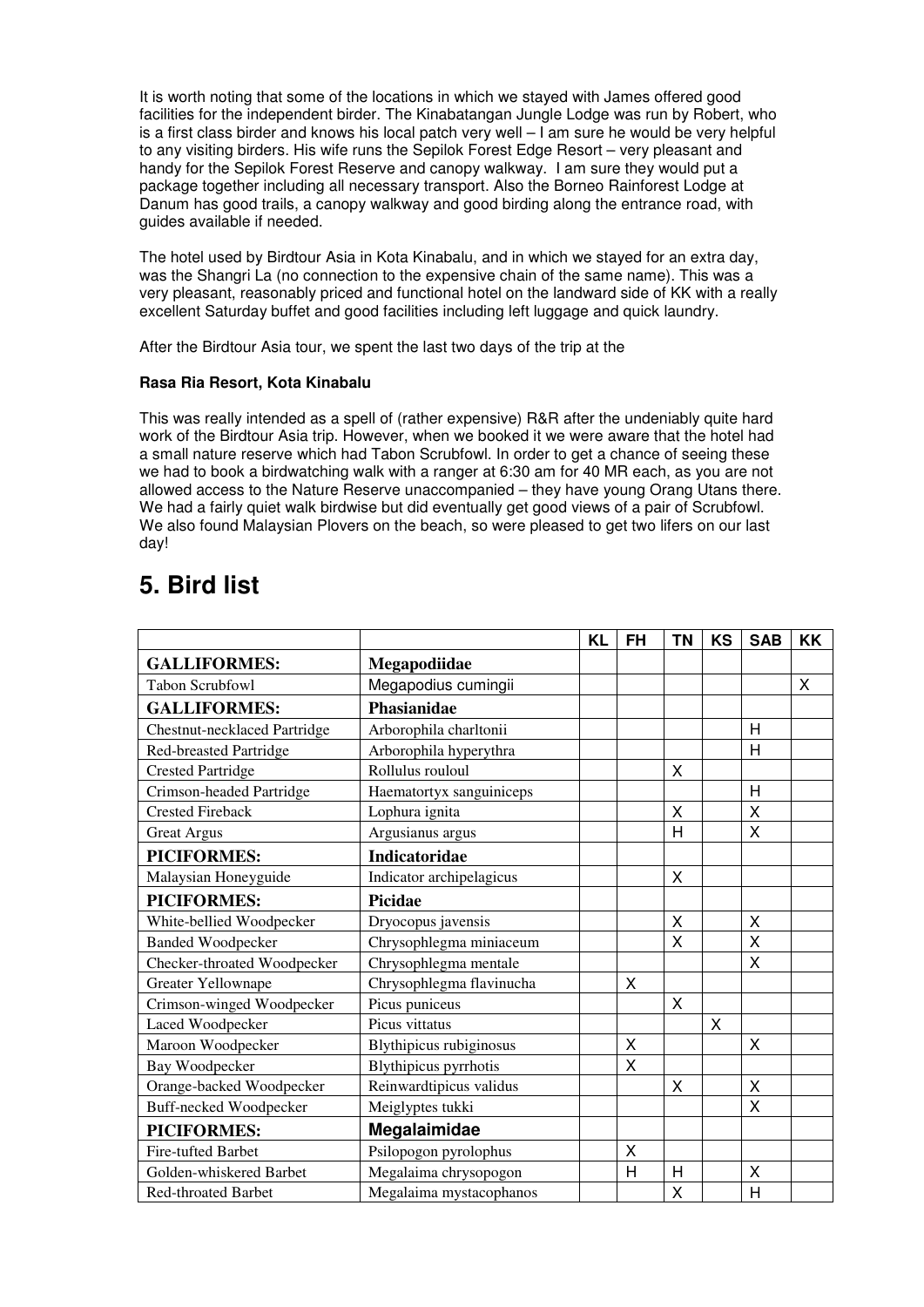| Mountain Barbet                                              | Megalaima monticola         |   |   |                         |        | Χ                  |   |
|--------------------------------------------------------------|-----------------------------|---|---|-------------------------|--------|--------------------|---|
| Golden-naped Barbet                                          | Megalaima pulcherrima       |   |   |                         |        | X                  |   |
| <b>Black-browed Barbet</b>                                   | Megalaima oorti             |   | X |                         |        |                    |   |
| Yellow-crowned Barbet                                        | Megalaima henricii          |   |   |                         |        | $\mathsf{H}$       |   |
| <b>Blue-eared Barbet</b>                                     | Megalaima australis         |   |   |                         |        | H                  |   |
| Coppersmith Barbet                                           | Megalaima haemacephala      |   |   |                         | Χ      |                    |   |
| <b>Bornean Barbet</b>                                        | Megalaima eximia            |   |   |                         |        | $\mathsf X$        |   |
| <b>Bornean Brown Barbet</b>                                  | Caloramphus tertius         |   |   |                         |        | $\pmb{\mathsf{X}}$ |   |
| <b>BUCEROTIFORMES:</b>                                       | <b>Bucerotidae</b>          |   |   |                         |        |                    |   |
| <b>Bushy-crested Hornbill</b>                                | Anorrhinus galeritus        |   |   |                         |        | X                  |   |
| Oriental Pied Hornbill                                       | Anthracoceros albirostris   |   |   |                         |        | $\pmb{\mathsf{X}}$ | X |
| <b>Black Hornbill</b>                                        | Anthracoceros malayanus     |   |   | X                       |        | $\mathsf{X}$       |   |
| Rhinoceros Hornbill                                          | Buceros rhinoceros          |   |   |                         |        | $\sf X$            |   |
| Helmeted Hornbill                                            | Rhinoplax vigil             |   |   |                         |        | $\pmb{\mathsf{X}}$ |   |
| White-crowned Hornbill                                       | Berenicornis comatus        |   |   |                         |        | $\sf X$            |   |
| Wrinkled Hornbill                                            | Aceros corrugatus           |   |   |                         |        | $\pmb{\mathsf{X}}$ |   |
| Wreathed Hornbill                                            | Rhyticeros undulatus        |   |   |                         |        | $\sf X$            |   |
| <b>TROGONIFORMES:</b>                                        | Trogonidae                  |   |   |                         |        |                    |   |
| Red-naped Trogon                                             | Harpactes kasumba           |   |   |                         |        | $\pmb{\mathsf{X}}$ |   |
| Diard's Trogon                                               | Harpactes diardii           |   |   |                         |        | $\sf X$            |   |
| Whitehead's Trogon                                           | Harpactes whiteheadi        |   |   |                         |        | $\mathsf{X}$       |   |
| Cinnamon-rumped Trogon                                       | Harpactes orrhophaeus       |   |   |                         |        | $\pmb{\mathsf{X}}$ |   |
| Scarlet-rumped Trogon                                        | Harpactes duvaucelii        |   |   |                         |        | X                  |   |
| <b>CORACIIFORMES:</b>                                        | Coraciidae                  |   |   |                         |        |                    |   |
| Oriental Dollarbird                                          | Eurystomus orientalis       |   |   |                         | Χ      | $\mathsf X$        |   |
|                                                              |                             |   |   |                         |        |                    |   |
| <b>CORACIIFORMES:</b>                                        | <b>Alcedinidae</b>          |   |   |                         |        |                    |   |
| Rufous-collared Kingfisher                                   | Actenoides concretus        |   |   |                         |        | X                  |   |
| <b>Banded Kingfisher</b>                                     | Lacedo pulchella            |   |   |                         |        | $\sf X$            |   |
| Stork-billed Kingfisher                                      | Pelargopsis capensis        |   |   | Χ<br>X                  | Χ<br>X | X                  |   |
| White-throated Kingfisher                                    | Halcyon smyrnensis          | X |   | $\overline{\mathsf{X}}$ | X      |                    |   |
| <b>Black-capped Kingfisher</b><br><b>Collared Kingfisher</b> | Halcyon pileata             |   |   |                         |        |                    |   |
|                                                              | Todiramphus chloris         |   |   |                         | X      |                    | X |
| <b>Blue-eared Kingfisher</b>                                 | Alcedo meninting            |   |   |                         |        | X                  |   |
| Rufous-backed Kingfisher                                     | Ceyx rufidorsa              |   |   |                         |        | X                  |   |
| <b>CUCULIFORMES:</b>                                         | Cuculidae                   |   |   |                         |        |                    |   |
| Short-toed Coucal                                            | Centropus rectunguis        |   |   |                         |        | H                  |   |
| <b>Greater Coucal</b>                                        | Centropus sinensis          |   |   |                         | Χ      | $\mathsf X$        |   |
| <b>Bornean Ground Cuckoo</b>                                 | Carpococcyx radiatus        |   |   |                         |        | $\mathsf X$        |   |
| Raffles's Malkoha                                            | Rhinortha chlorophaea       |   |   | X                       |        | $\mathsf{X}$       |   |
| Red-billed Malkoha                                           | Zanclostomus javanicus      |   |   |                         |        | $\mathsf X$        |   |
| Chestnut-breasted Malkoha                                    | Phaenicophaeus curvirostris |   |   | X                       |        | X                  |   |
| Chestnut-bellied Malkoha                                     | Phaenicophaeus sumatranus   |   |   |                         | X      |                    |   |
| Asian Koel                                                   | Eudynamys scolopaceus       |   |   |                         | X      |                    |   |
| Violet Cuckoo                                                | Chrysococcyx xanthorhynchus |   |   |                         |        | X                  |   |
| <b>Banded Bay Cuckoo</b>                                     | Cacomantis sonneratii       |   |   |                         |        | H                  |   |
| Plaintive Cuckoo                                             | Cacomantis merulinus        |   |   |                         |        | X                  |   |
| Square-tailed Drongo-Cuckoo                                  | Surniculus lugubris         |   |   | X                       |        |                    |   |
| Large Hawk-Cuckoo                                            | Hierococcyx sparverioides   |   | X |                         |        |                    |   |
| Moustached Hawk-Cuckoo                                       | Hierococcyx vagans          |   |   |                         |        | X                  |   |
| <b>Bock's Hawk-Cuckoo</b>                                    | Hierococcyx bocki           |   |   |                         |        | $\mathsf X$        |   |
| Malaysian Hawk-Cuckoo                                        | Hierococcyx fugax           |   |   |                         |        | $\mathsf{X}$       |   |
| Sunda Cuckoo                                                 | Cuculus lepidus             |   |   |                         |        | X                  |   |
| <b>CORACIIFORMES:</b>                                        | Meropidae                   |   |   |                         |        |                    |   |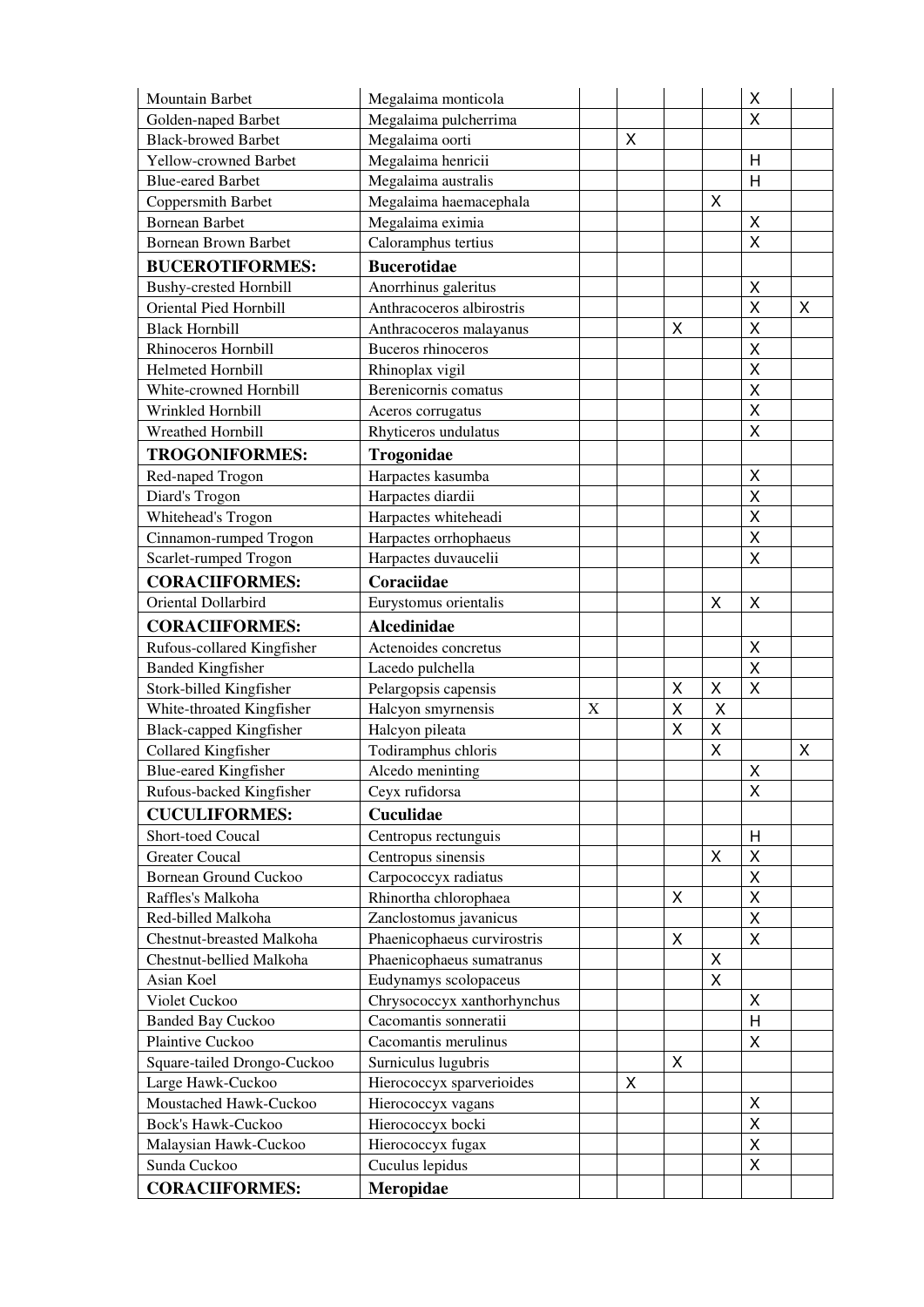| Red-bearded Bee-eater                            | Nyctyornis amictus                    |             | X           |             |                | $\mathsf X$             |                |
|--------------------------------------------------|---------------------------------------|-------------|-------------|-------------|----------------|-------------------------|----------------|
| <b>Blue-tailed Bee-eater</b>                     | Merops philippinus                    |             |             |             | Χ              |                         |                |
| <b>Blue-throated Bee-eater</b>                   | Merops viridis                        |             |             | X           |                | X                       |                |
| PSITTACIFORMES:                                  | Psittacidae                           |             |             |             |                |                         |                |
| <b>Blue-crowned Hanging Parrot</b>               | Loriculus galgulus                    |             |             | $\mathsf X$ |                | $\pmb{\times}$          |                |
| Long-tailed Parakeet                             | Psittacula longicauda                 |             |             |             |                | X                       |                |
| <b>APODIFORMES:</b>                              | Hemiprocnidae                         |             |             |             |                |                         |                |
| Grey-rumped Treeswift                            | Hemiprocne longipennis                |             |             |             |                | $\pmb{\times}$          |                |
| Whiskered Treeswift                              | Hemiprocne comata                     |             |             |             |                | X                       |                |
| <b>APODIFORMES:</b>                              | <b>Apodidae</b>                       |             |             |             |                |                         |                |
| <b>Giant Swiftlet</b>                            | Hydrochous gigas                      |             |             |             |                | $\pmb{\times}$          |                |
| Glossy/White-Bellied Swiftlet                    | Collocalia esculenta                  |             | $\mathsf X$ |             |                | $\mathsf{X}$            |                |
| <b>Bornean Swiflet</b>                           | Collocalia dodgei                     |             |             |             |                | $\sf X$                 |                |
| Himalayan Swiftlet                               | Aerodramus brevirostris               |             | Χ           |             |                |                         |                |
| Mossy-nest Swiftlet                              | Aerodramus salangana                  |             |             |             |                | $\pmb{\mathsf{X}}$      |                |
| <b>Black-nest Swiftlet</b>                       | Aerodramus maximus                    |             |             |             |                | $\pmb{\mathsf{X}}$      |                |
| Edible-nest Swiftlet                             | Aerodramus fuciphagus                 |             | X           |             |                | X                       |                |
| Germain's Swiftlet                               | Aerodramus germani                    |             |             |             | X              |                         |                |
| Silver-rumped Spinetail                          | Rhaphidura leucopygialis              |             |             | X           |                |                         |                |
| <b>Brown-backed Needletail</b>                   | Hirundapus giganteus                  |             |             | X           |                | X                       |                |
| Asian Palm Swift                                 | Cypsiurus balasiensis                 | $\mathbf X$ |             |             |                |                         | X              |
| House Swift                                      | Apus nipalensis                       |             | X           |             |                |                         |                |
| <b>STRIGIFORMES:</b>                             |                                       |             |             |             |                |                         |                |
|                                                  | <b>Strigidae</b>                      |             |             |             |                | H                       |                |
| Mountain Scops Owl                               | Otus spilocephalus<br>Bubo sumatranus |             |             |             | X              | $\overline{\mathsf{H}}$ |                |
| <b>Barred Eagle-Owl</b><br><b>Buffy Fish Owl</b> |                                       |             |             |             |                | $\mathsf{X}$            |                |
| <b>Brown Wood Owl</b>                            | Ketupa ketupu<br>Strix leptogrammica  |             |             |             |                | X                       |                |
| <b>Collared Owlet</b>                            | Glaucidium brodiei                    |             | H           |             |                |                         |                |
| <b>Brown Hawk-Owl</b>                            | Ninox scutulata                       |             |             |             |                | H                       |                |
|                                                  |                                       |             |             |             |                |                         |                |
| <b>CAPRIMULGIFORMES:</b>                         | Podargidae                            |             |             |             |                |                         |                |
|                                                  |                                       |             |             |             |                | H                       |                |
| <b>Bornean Frogmouth</b>                         | Batrachostomus mixtus                 |             |             |             |                |                         |                |
| <b>CAPRIMULGIFORMES:</b>                         | Caprimulgidae                         |             |             |             |                |                         |                |
| Malaysian Eared Nightjar                         | Eurostopodus temminckii               |             |             | X           |                |                         |                |
| <b>COLUMBIFORMES:</b>                            | Columbidae                            |             |             |             |                |                         |                |
| <b>Spotted Dove</b>                              | Spilopelia chinensis                  | $\mathbf X$ |             | X           |                | X                       | X              |
| Little Cuckoo-Dove                               | Macropygia ruficeps                   |             | X           |             |                | X                       |                |
| <b>Common Emerald Dove</b>                       | Chalcophaps indica                    |             |             |             |                | X                       | X              |
| Zebra (Peaceful) Dove                            | Geopelia striata                      |             |             |             | X              |                         |                |
| Little Green Pigeon                              | Treron olax                           |             |             |             |                | $\pmb{\times}$          |                |
| Pink-necked Green Pigeon                         | Treron vernans                        |             |             |             | Χ              | $\mathsf{X}$            | Χ              |
| Orange-breasted Green Pigeon                     | Treron bicinctus                      |             |             |             | $\sf X$        |                         |                |
| Thick-billed Green Pigeon                        | Treron curvirostra                    |             | X           | X           |                | Χ                       |                |
| Green Imperial Pigeon                            | Ducula aenea                          |             |             |             |                | X                       |                |
| Mountain Imperial Pigeon                         | Ducula badia                          |             | X           |             |                | X                       |                |
| <b>GRUIFORMES:</b>                               | <b>Rallidae</b>                       |             |             |             |                |                         |                |
| White-breasted Waterhen                          | Amaurornis phoenicurus                |             |             |             | $\pmb{\times}$ |                         | $\pmb{\times}$ |
|                                                  |                                       |             |             |             |                |                         |                |
| <b>CHARADRIIFORMES:</b>                          | Charadriidae                          |             |             |             |                |                         |                |
| Malaysian Plover                                 | Charadrius peronii                    |             |             |             |                |                         | X              |
| <b>CHARADRIIFORMES:</b>                          | Scolopacidae                          |             |             |             |                |                         |                |
| Common Sandpiper                                 | Actitis hypoleucos                    |             |             | X           | X              | X                       | X              |
| Green Sandpiper                                  | Tringa ochropus                       |             |             |             |                | $\pmb{\times}$          |                |
| <b>CHARADRIIFORMES:</b><br>White-winged Tern     | Laridae<br>Chlidonias leucopterus     |             |             |             |                |                         | X              |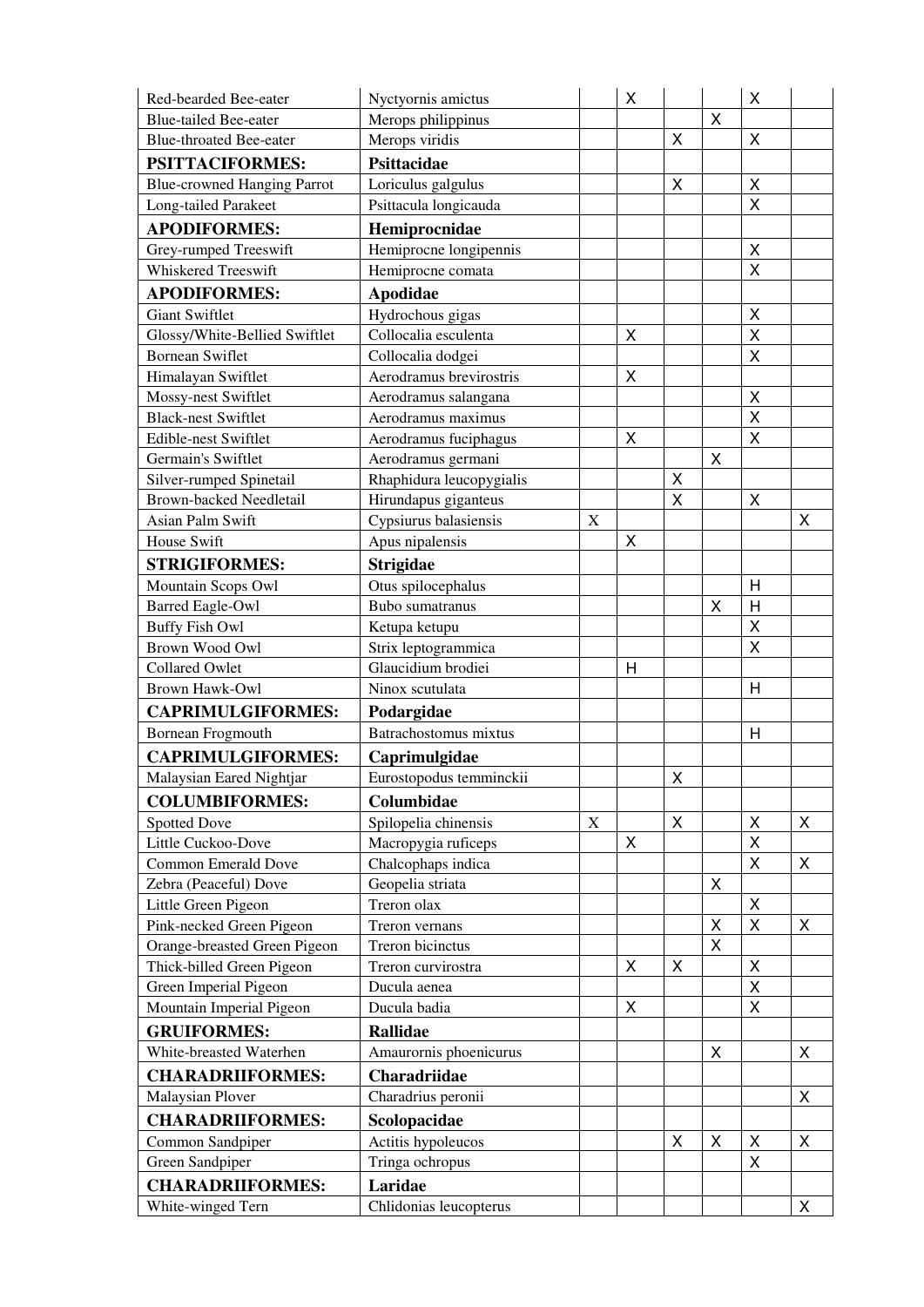| <b>ACCIPITRIFORMES:</b>                       | Accipitridae                  |                         |   |              |                         |   |
|-----------------------------------------------|-------------------------------|-------------------------|---|--------------|-------------------------|---|
| Jerdon's Baza                                 | Aviceda jerdoni               |                         |   |              | X                       |   |
| <b>Crested Honey Buzzard</b>                  | Pernis ptilorhynchus          | X                       | X |              | $\mathsf{X}$            |   |
| <b>Bat Hawk</b>                               | Macheiramphus alcinus         |                         |   |              | X                       |   |
| <b>Black Eared Kite</b>                       | Milvus migrans lineatus       |                         |   | X            |                         |   |
| <b>Brahminy Kite</b>                          | Haliastur indus               |                         |   | X            | $\mathsf{X}$            |   |
| White-bellied Sea Eagle                       | Haliaeetus leucogaster        |                         |   | X            | $\overline{\mathsf{X}}$ | Χ |
| Lesser Fish Eagle                             | Cthyophaga humilis            |                         |   |              | $\sf X$                 |   |
| Grey-headed Fish Eagle                        | Icthyophaga ichthyaetus       |                         |   |              | $\pmb{\mathsf{X}}$      |   |
| <b>Crested Serpent Eagle</b>                  | Spilornis cheela              |                         | Χ |              | $\sf X$                 |   |
| <b>Black Eagle</b>                            | Ictinaetus malayensis         | X                       |   |              | $\sf X$                 |   |
| Rufous-bellied Hawk-Eagle                     | Lophotriorchis kienerii       | $\overline{\mathsf{X}}$ |   |              | $\mathsf{X}$            |   |
| Changeable Hawk-Eagle                         | Spizaetus cirrhatus           |                         |   |              | $\sf X$                 |   |
| <b>Blyth's Hawk-Eagle</b>                     | Spizaetus alboniger           | X                       |   |              | $\pmb{\mathsf{X}}$      |   |
| Wallace's Hawk-Eagle                          | Spizaetus nanus               |                         |   |              | X                       |   |
| <b>FALCONIFORMES:</b>                         | <b>Falconidae</b>             |                         |   |              |                         |   |
| <b>Black-thighed Falconet</b>                 | Microhierax fringillarius     | X                       | Χ |              |                         |   |
| White-fronted Falconet                        | Microhierax latifrons         |                         |   |              | X                       |   |
| <b>SULIFORMES:</b>                            | Anhingidae                    |                         |   |              |                         |   |
| <b>Oriental Darter</b>                        | Anhinga melanogaster          |                         |   |              | X                       | X |
| <b>CICONIFORMES:</b>                          | <b>Ardeidae</b>               |                         |   |              |                         |   |
| Cinnamon Bittern                              | Ixobrychus cinnamomeus        |                         |   | X            |                         |   |
| <b>Black-crowned Night Heron</b>              | Nycticorax nycticorax         |                         |   | X            |                         |   |
| <b>Striated Heron</b>                         | <b>Butorides</b> striata      |                         |   | X            |                         |   |
| <b>Eastern Cattle Egret</b>                   | <b>Bubulcus</b> coromandus    |                         |   | X            | $\mathsf{X}$            |   |
| Grey Heron                                    | Ardea cinerea                 |                         |   | X            |                         |   |
| Purple Heron                                  | Ardea purpurea                |                         |   | X            | X                       |   |
| <b>Eastern Great Egret</b>                    | Ardea modesta                 |                         |   | X            | $\sf X$                 | X |
| Intermediate Egret                            | Egretta intermedia            |                         |   | $\mathsf{X}$ | $\mathsf{X}$            |   |
| Little Egret                                  | Egretta garzetta              |                         |   | X            | $\sf X$                 |   |
| Pacific Reef Heron                            | Egretta sacra                 |                         |   |              |                         | Χ |
| Chinese Egret                                 | Egretta eulophotes            |                         |   | Χ            |                         |   |
| <b>CICONIIFORMES:</b>                         | <b>Ciconiidae</b>             |                         |   |              |                         |   |
| Storm's Stork                                 | Ciconia stormi                |                         |   |              | Χ                       |   |
| <b>PASSERIFORMES:</b>                         | <b>Pittidae</b>               |                         |   |              |                         |   |
| <b>Bornean Banded Pitta</b>                   | Pitta (guajana) schwaneri     |                         |   |              | X                       |   |
| <b>Blue-headed Pitta</b>                      | Pitta baudii                  |                         |   |              | X                       |   |
| <b>Black-crowned Pitta</b>                    | Pitta ussheri                 |                         |   |              | $\mathsf X$             |   |
| <b>PASSERIFORMES:</b>                         | Eurylaimidae                  |                         |   |              |                         |   |
| <b>Black-and-red Broadbill</b>                | Cymbirhynchus macrorhynchos   |                         | X |              | X                       |   |
| Long-tailed Broadbill                         | Psarisomus dalhousiae         | X                       |   |              | X                       |   |
| <b>Banded Broadbill</b>                       | Eurylaimus javanicus          |                         | X |              | $\mathsf X$             |   |
| Black-and-yellow Broadbill                    | Eurylaimus ochromalus         |                         |   |              | $\mathsf X$             |   |
| Dusky Broadbill                               | Corydon sumatranus            |                         |   |              | X                       |   |
| <b>PASSERIFORMES:</b>                         |                               |                         |   |              |                         |   |
|                                               | <b>Irenidae</b>               |                         |   |              |                         |   |
| Asian Fairy-bluebird<br><b>PASSERIFORMES:</b> | Irena puella<br>Chloropseidae | $\mathsf X$             | X |              | X                       |   |
| Greater Green Leafbird                        | Chloropsis sonnerati          |                         |   |              |                         |   |
| Lesser Green Leafbird                         | Chloropsis cyanopogon         |                         |   |              | X<br>X                  |   |
| <b>Blue-winged Leafbird</b>                   | Chloropsis cochinchinensis    | X                       | X |              |                         |   |
| <b>Bornean Leafbird</b>                       | Chloropsis kinabuluensis      |                         |   |              | X                       |   |
| <b>PASSERIFORMES:</b>                         | Aegithinidae                  |                         |   |              |                         |   |
| Common Iora                                   | Aegithina tiphia              |                         |   | Χ            |                         |   |
|                                               |                               |                         |   |              |                         |   |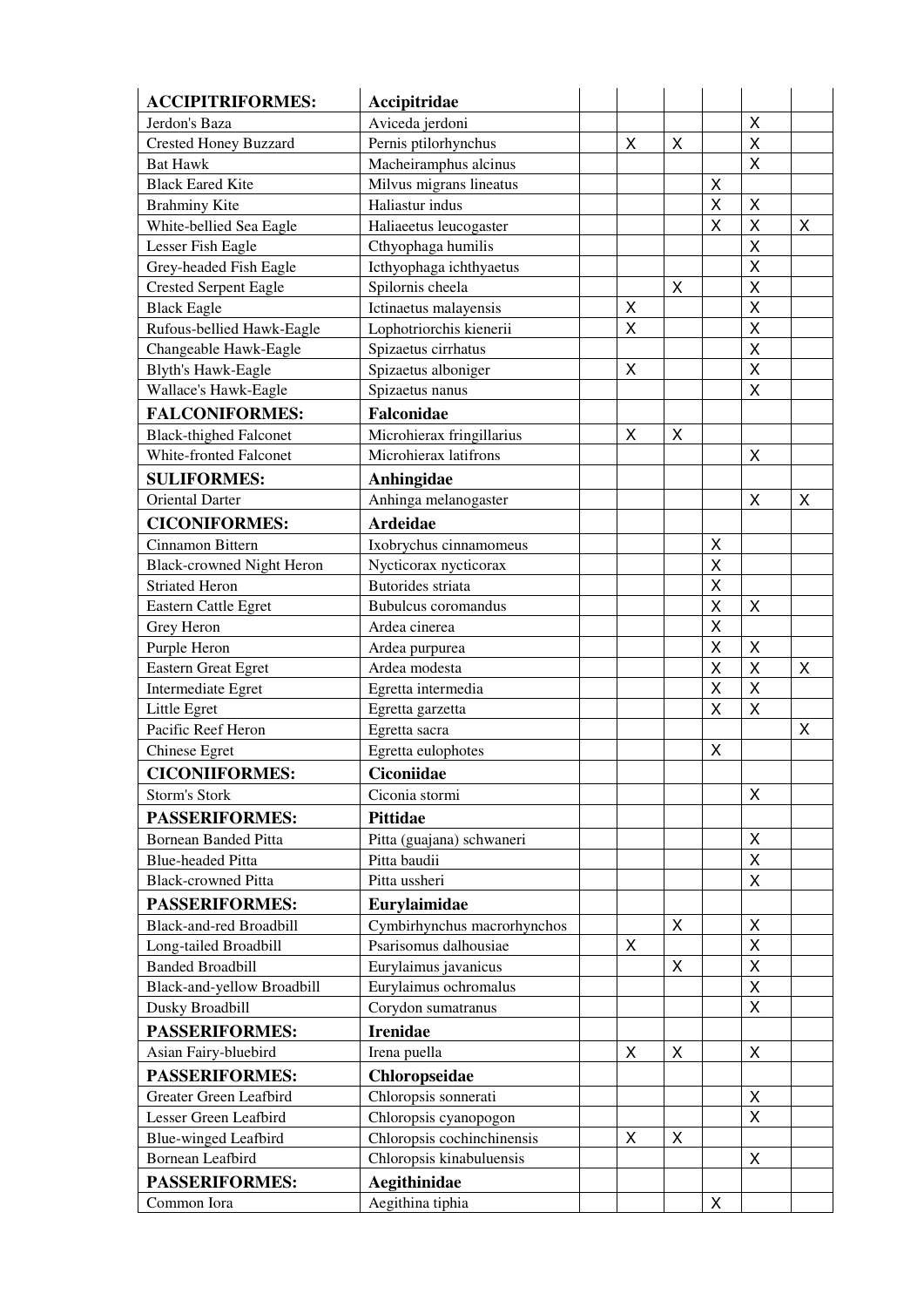| Green Iora                                             | Aegithina viridissima                       |             |                         |   | X                  | Χ                       |   |
|--------------------------------------------------------|---------------------------------------------|-------------|-------------------------|---|--------------------|-------------------------|---|
| <b>PASSERIFORMES:</b>                                  | Laniidae                                    |             |                         |   |                    |                         |   |
| <b>Tiger Shrike</b>                                    | Lanius tigrinus                             |             | X                       |   |                    |                         |   |
| Long-tailed Shrike                                     | Lanius schach                               |             |                         |   |                    | X                       |   |
| <b>PASSERIFORMES:</b>                                  | Corvidae                                    |             |                         |   |                    |                         |   |
| Crested Jay                                            | Platylophus galericulatus                   |             |                         |   |                    | X                       |   |
| <b>Bornean Black Magpie</b>                            | Platysmurus aterrimus                       |             |                         |   |                    | X                       |   |
| Common Green Magpie                                    | Cissa chinensis                             |             | X                       |   |                    |                         |   |
| Bornean Green Magpie                                   | Cissa thalassina jeffreyi                   |             |                         |   |                    | X                       |   |
| <b>Bornean Treepie</b>                                 | Dendrocitta cinerascens                     |             |                         |   |                    | $\overline{\mathsf{X}}$ |   |
| <b>House Crow</b>                                      | Corvus splendens                            |             |                         |   | X                  |                         |   |
| Slender-billed Crow                                    | Corvus enca                                 |             | $\mathsf X$             |   |                    | X                       |   |
| Large-billed Crow                                      | Corvus macrorhynchos                        |             | X                       | Χ | Χ                  |                         |   |
| <b>PASSERIFORMES:</b>                                  | Oriolidae                                   |             |                         |   |                    |                         |   |
| <b>Black-naped Oriole</b>                              | Oriolus chinensis                           | $\mathbf X$ |                         |   | $\pmb{\mathsf{X}}$ |                         |   |
| <b>Black-and-crimson Oriole</b>                        | Oriolus cruentus                            |             | $\pmb{\mathsf{X}}$      |   |                    | X                       |   |
| <b>PASSERIFORMES:</b>                                  | Campephagidae                               |             |                         |   |                    |                         |   |
| Sunda Cuckooshrike                                     | Coracina larvata                            |             |                         |   |                    | X                       |   |
| Javan Cuckooshrike                                     | Coracina javensis                           |             | X                       |   |                    |                         |   |
| Lesser Cuckooshrike                                    | Coracina fimbriata                          |             |                         |   |                    | X                       |   |
| <b>Pied Triller</b>                                    | Lalage nigra                                |             |                         |   | X                  |                         |   |
| <b>Fiery Minivet</b>                                   | Pericrocotus igneus                         |             |                         |   |                    | X                       |   |
| Grey-chinned Minivet                                   | Pericrocotus solaris                        |             | X                       |   |                    | $\mathsf X$             |   |
| <b>Scarlet Minivet</b>                                 | Pericrocotus speciosus                      |             |                         | X |                    |                         |   |
| <b>PASSERIFORMES:</b>                                  | <b>Artamidae</b>                            |             |                         |   |                    |                         |   |
| White-breasted Woodswallow                             | Artamus leucorynchus                        |             |                         |   |                    |                         | X |
| <b>PASSERIFORMES:</b>                                  | <b>Dicruridae</b>                           |             |                         |   |                    |                         |   |
| Ashy Drongo                                            | Dicrurus leucophaeus                        |             |                         |   | Χ                  | X                       |   |
| Spangled Drongo                                        | Dicrurus hottentottus borneensis            |             |                         |   |                    | X                       |   |
| <b>Bronzed Drongo</b>                                  | Dicrurus aeneus                             |             | X                       | X |                    |                         |   |
| Lesser Racket-tailed Drongo                            | Dicrurus remifer                            |             | $\overline{\mathsf{x}}$ |   |                    |                         |   |
| Greater Racket-tailed Drongo                           | Dicrurus paradiseus                         |             | X                       | X |                    | X                       |   |
| <b>PASSERIFORMES:</b>                                  | Tephrodornithidae                           |             |                         |   |                    |                         |   |
| Bar-winged Flycatcher-shrike                           | Hemipus picatus                             |             | X                       | X |                    | X                       |   |
| Black-winged Flycatcher-shrike                         | Hemipus hirundinaceus                       |             |                         | X |                    |                         |   |
| Large Woodshrike                                       | Tephrodornis virgatus                       |             |                         |   |                    | X                       |   |
| <b>PASSERIFORMES:</b>                                  | Rhipiduridae                                |             |                         |   |                    |                         |   |
| White-throated Fantail                                 | Rhipidura albicollis                        |             | X                       |   |                    | X                       |   |
| Pied Fantail                                           | Rhipidura javanica                          |             |                         |   | X                  | X                       | X |
| <b>Spotted Fantail</b>                                 | Rhipidura perlata                           |             |                         |   |                    | X                       |   |
| <b>PASSERIFORMES:</b>                                  | Pachycephalidae                             |             |                         |   |                    |                         |   |
| <b>Bornean Whistler</b>                                | Pachycephala hypoxantha                     |             |                         |   |                    | X                       |   |
| <b>PASSERIFORMES:</b>                                  | Monarchidae                                 |             |                         |   |                    |                         |   |
| Asian Paradise Flycatcher                              | Terpsiphone paradisi                        |             |                         | X |                    | $\pmb{\times}$          |   |
| <b>PASSERIFORMES:</b>                                  | Prionopidae                                 |             |                         |   |                    |                         |   |
| Maroon-breasted Philentoma                             | Philentoma velata                           |             | $\mathsf X$             |   |                    | $\pmb{\times}$          |   |
| <b>PASSERIFORMES:</b>                                  | <b>Turdidae</b>                             |             |                         |   |                    |                         |   |
|                                                        |                                             |             |                         |   |                    | X                       |   |
| Bornean Whistling Thrush<br>Malaysian Whistling Thrush | Myophonus borneensis<br>Myophonus robinsoni |             | Χ                       |   |                    |                         |   |
| <b>Everett's Thrush</b>                                | Zoothera everetti                           |             |                         |   |                    | X                       |   |
| Fruithunter                                            | Chlamydochaera jefferyi                     |             |                         |   |                    | X                       |   |
|                                                        | Brachypteryx montana                        |             |                         |   |                    |                         |   |
| White-browed Shortwing                                 | erythrogyna                                 |             |                         |   |                    | X                       |   |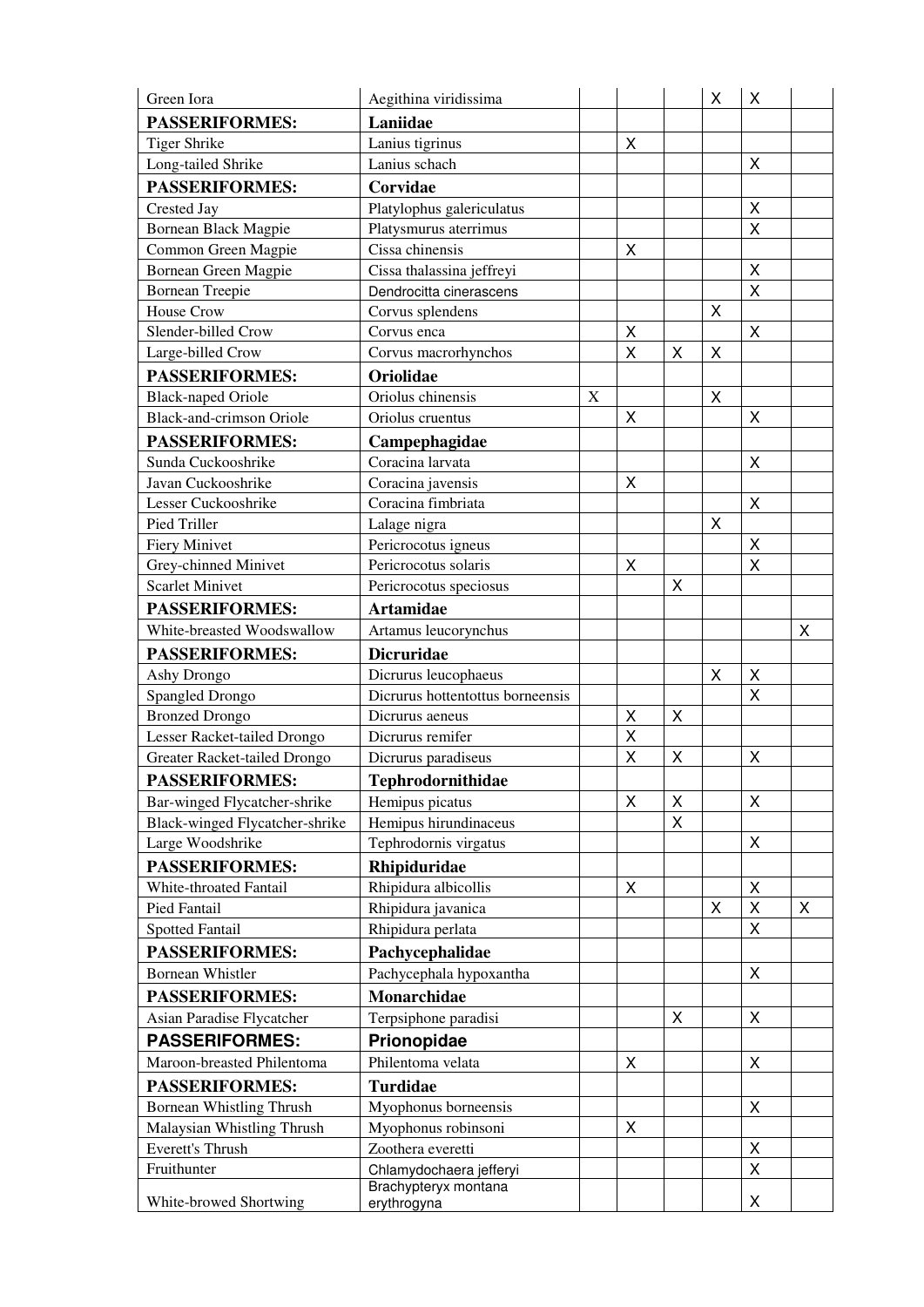| <b>PASSERIFORMES:</b>          | Muscicapidae                    |             |                |   |   |                         |   |
|--------------------------------|---------------------------------|-------------|----------------|---|---|-------------------------|---|
| Siberian Blue Robin            | Luscinia cyane                  |             |                |   |   | X                       |   |
| Oriental Magpie-Robin          | Copsychus saularis              | X           | X              | X | Χ | $\sf X$                 | X |
| White-crowned Shama            | Copsychus stricklandii          |             |                |   |   | $\pmb{\mathsf{X}}$      |   |
| Rufous-tailed Shama            | Trichixos pyrropygus            |             |                |   |   | $\pmb{\times}$          |   |
| Slaty-backed Forktail          | Enicurus schistaceus            |             | X              |   |   |                         |   |
| White-crowned Forktail         | Enicurus leschenaulti frontalis |             |                |   |   | X                       |   |
|                                | Enicurus leschenaulti           |             |                |   |   |                         |   |
| <b>Bornean Forktail</b>        | borneensis                      |             |                |   |   | X                       |   |
| Grey-chested Jungle Flycatcher | Rhinomyias umbratilis           |             |                |   |   | $\mathsf{X}$            |   |
| Eye-browed Jungle Flycatcher   | Rhinomyias gularis              |             |                |   |   | $\sf X$                 |   |
| Dark-sided Flycatcher          | Muscicapa sibirica              |             |                |   |   | $\sf X$                 |   |
| Asian Brown Flycatcher         | Muscicapa dauurica              |             |                | X | X | $\pmb{\mathsf{X}}$      |   |
| Ferruginous Flycatcher         | Muscicapa ferruginea            |             |                |   |   | X                       |   |
| Grey-streaked Flycatcher       | Muscicapa griseasticta          |             |                |   |   | $\sf X$                 |   |
| Mugimaki Flycatcher            | Ficedula mugimaki               |             |                |   |   | $\mathsf{X}$            |   |
| Rufous-chested Flycatcher      | Ficedula dumetoria              |             |                | X |   | $\sf X$                 |   |
| Snowy-browed Flycatcher        | Ficedula hyperythra             |             |                |   |   | $\pmb{\mathsf{X}}$      |   |
| Little Pied Flycatcher         | Ficedula westermanni            |             |                |   |   | $\sf X$                 |   |
| Blue-and-white Flycatcher      | Cyanoptila cyanomelana          |             |                |   |   | $\overline{\mathsf{X}}$ |   |
| Verditer Flycatcher            | Eumyias thalassinus             |             |                |   |   | $\pmb{\mathsf{X}}$      |   |
| Indigo Flycatcher              | Eumyias indigo                  |             |                |   |   | $\pmb{\times}$          |   |
| Pale Blue Flycatcher           | Cyornis unicolor                |             | $\pmb{\times}$ |   |   |                         |   |
| Bornean Blue Flycatcher        | Cyornis superbus                |             |                |   |   | X                       |   |
| Malaysian Blue Flycatcher      | Cyornis turcosus                |             |                |   |   | $\mathsf{X}$            |   |
| Mangrove Blue Flycatcher       | Cyornis rufigastra              |             |                |   | Χ |                         | X |
| White-tailed Blue Flycatcher   | Cyornis concretus               |             |                |   |   | X                       |   |
| Large-billed Blue Flycatcher   | Cyornis caerulatus              |             |                |   |   | $\pmb{\times}$          |   |
| Rufous-browed Flycatcher       | Anthipes solitaris              |             | X              |   |   |                         |   |
| <b>PASSERIFORMES:</b>          | <b>Stenostiridae</b>            |             |                |   |   |                         |   |
| Grey-headed Canary-Flycatcher  | Culicicapa ceylonensis          |             |                | X |   | X                       |   |
| <b>PASSERIFORMES:</b>          | <b>Sturnidae</b>                |             |                |   |   |                         |   |
| <b>Asian Glossy Starling</b>   | Aplonis panayensis              |             |                |   | Χ | Χ                       | X |
| Common Hill Myna               | Gracula religiosa               |             |                |   |   | X                       |   |
| Crested Myna                   | Acridotheres cristatellus       | X           |                |   |   |                         |   |
| Jungle Myna                    | Acridotheres fuscus             |             |                |   | X |                         |   |
| Common Myna                    | Acridotheres tristis            | $\mathbf X$ |                |   |   |                         |   |
| Javan Myna                     | Acridotheres javanicus          |             |                | X | Χ | X                       |   |
| <b>PASSERIFORMES:</b>          | <b>Sittidae</b>                 |             |                |   |   |                         |   |
| Velvet-fronted Nuthatch        | Sitta frontalis                 |             |                |   |   | X                       |   |
| <b>Blue Nuthatch</b>           | Sitta azurea                    |             | X              |   |   |                         |   |
| PASSERIFORMES:                 | Paridae                         |             |                |   |   |                         |   |
| <b>Great Tit</b>               | Parus major                     |             |                |   | X |                         |   |
| Sultan Tit                     | Melanochlora sultanea           |             | X              |   |   |                         |   |
| <b>PASSERIFORMES:</b>          | Hirundinidae                    |             |                |   |   |                         |   |
| <b>Barn Swallow</b>            | Hirundo rustica                 |             |                |   |   |                         |   |
| Pacific Swallow                | Hirundo tahitica                |             | X              | X | Χ | X<br>X                  |   |
| <b>Striated Swallow</b>        |                                 |             | X              |   |   |                         |   |
|                                | Cecropis striolata              |             |                |   |   |                         |   |
| <b>PASSERIFORMES:</b>          | Zosteropidae                    |             |                |   |   |                         |   |
| Black-capped White-eye         | Zosterops atricapillus          |             |                |   |   | X                       |   |
| Pygmy Ibon                     | Oculocincta squamifrons         |             |                |   |   | $\mathsf X$             |   |
| Mountain Black-eye             | Chlorocharis emiliae            |             |                |   |   | $\pmb{\times}$          |   |
| <b>PASSERIFORMES:</b>          | Pycnonotidae                    |             |                |   |   |                         |   |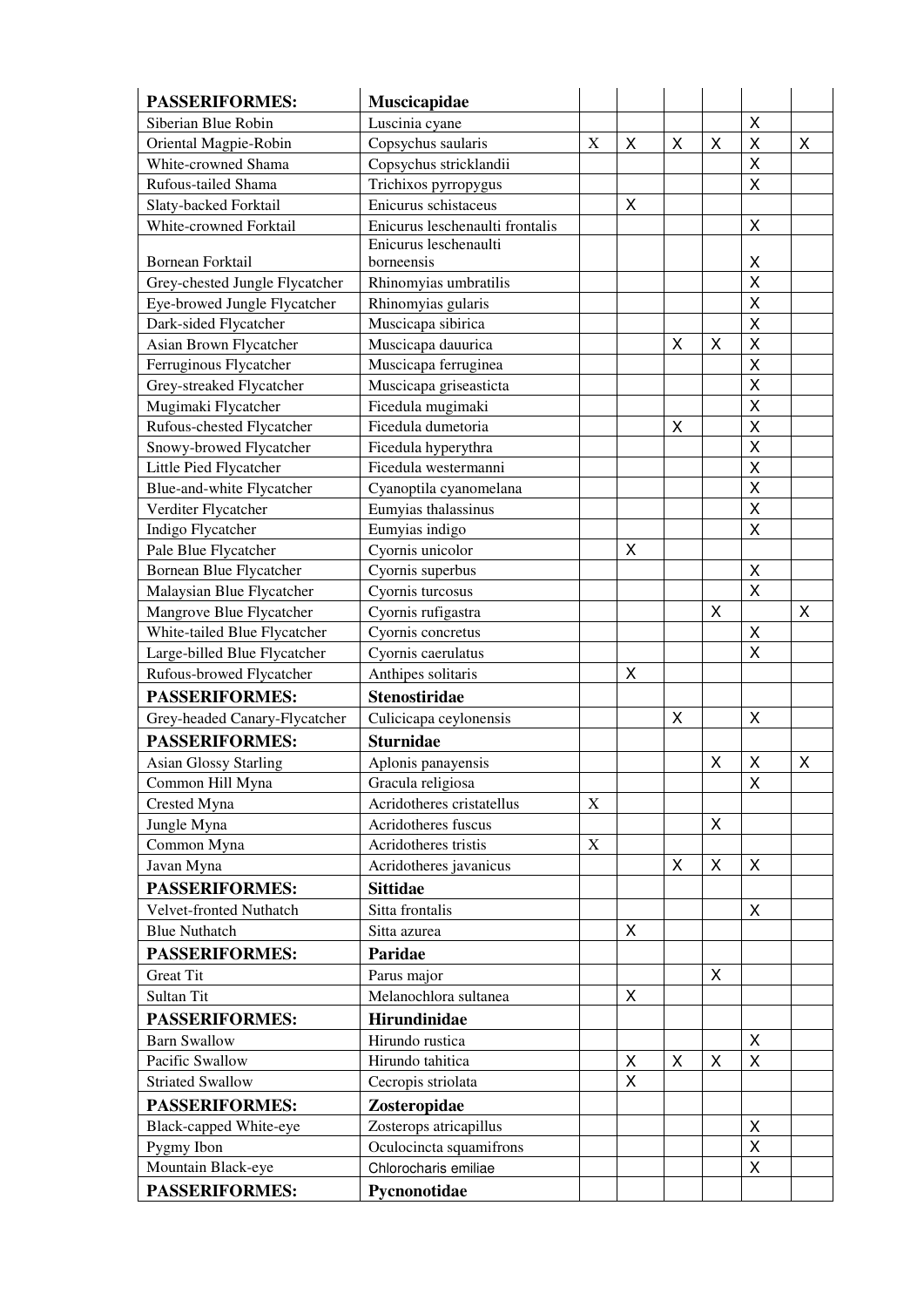| Grey-bellied Bulbul                             | Pycnonotus cyaniventris                      |             |             | X                       |                    |                         |              |
|-------------------------------------------------|----------------------------------------------|-------------|-------------|-------------------------|--------------------|-------------------------|--------------|
| <b>Stripe-throated Bulbul</b>                   | Pycnonotus finlaysoni                        |             |             | X                       |                    |                         |              |
| <b>Bornean Bulbul</b>                           | Pycnonotus montis                            |             |             |                         |                    | X                       |              |
| Pale-faced Bulbul                               | Pycnonotus flavescens leucops                |             |             |                         |                    | X                       |              |
| Yellow-vented Bulbul                            | Pycnonotus goiavier                          | X           | X           | Χ                       | X                  | $\pmb{\mathsf{X}}$      | Χ            |
| Olive-winged Bulbul                             | Pycnonotus plumosus                          |             |             | $\pmb{\mathsf{X}}$      |                    | $\mathsf{X}$            | $\mathsf{X}$ |
| Cream-vented Bulbul                             | Pycnonotus simplex                           |             |             |                         |                    | $\sf X$                 |              |
| Asian Red-eyed Bulbul                           | Pycnonotus brunneus                          |             |             | X                       |                    | $\sf X$                 |              |
| Spectacled Bulbul                               | Pycnonotus erythropthalmos                   |             |             | $\overline{\mathsf{X}}$ |                    | $\sf X$                 |              |
| <b>Black-headed Bulbul</b>                      | Pycnonotus atriceps                          |             |             | $\overline{\mathsf{x}}$ |                    | $\overline{\mathsf{x}}$ |              |
| <b>Black-crested Bulbul</b>                     | Pycnonotus flaviventris                      |             | X           |                         |                    |                         |              |
| Ochraceous Bulbul                               | Alophoixus ochraceus                         |             | X           |                         |                    | $\sf X$                 |              |
| Grey-cheeked Bulbul                             | Alophoixus bres                              |             |             | $\pmb{\mathsf{X}}$      |                    | $\mathsf{X}$            |              |
| Yellow-bellied Bulbul                           | Alophoixus phaeocephalus                     |             |             | X                       |                    | $\mathsf{X}$            |              |
| Hairy-backed Bulbul                             | Tricholestes criniger                        |             |             | $\overline{\mathsf{x}}$ |                    | $\overline{\mathsf{X}}$ | X            |
| <b>Buff-vented Bulbul</b>                       | Iole olivacea                                |             |             | $\sf X$                 |                    | $\pmb{\mathsf{X}}$      |              |
| Mountain Bulbul                                 | Ixos mcclellandii                            |             | X           |                         |                    |                         |              |
| <b>Streaked Bulbul</b>                          | Ixos malaccensis                             |             |             | $\pmb{\mathsf{X}}$      |                    |                         |              |
| Cinereous Bulbul                                | Hemixos cinereus                             |             |             |                         |                    | X                       |              |
| Ashy Bulbul                                     | Hemixos cinereus                             |             | $\mathsf X$ |                         |                    |                         |              |
| <b>PASSERIFORMES:</b>                           | <b>Cisticolidae</b>                          |             |             |                         |                    |                         |              |
| Yellow-bellied Prinia                           | Prinia flaviventris                          |             |             |                         | $\pmb{\mathsf{X}}$ | $\mathsf{X}$            |              |
| Common Tailorbird                               | Orthotomus sutorius                          | $\mathbf X$ |             |                         |                    |                         |              |
| Dark-necked Tailorbird                          | Orthotomus atrogularis                       |             | X           | X                       |                    | X                       |              |
| Rufous-tailed Tailorbird                        | Orthotomus sericeus                          |             |             |                         |                    | $\sf X$                 |              |
| Ashy Tailorbird                                 | Orthotomus ruficeps                          |             |             |                         | X                  | $\pmb{\mathsf{X}}$      | Χ            |
| Mountain Tailorbird                             | Phyllergates cucullatus                      |             |             |                         |                    | $\sf X$                 |              |
| <b>PASSERIFORMES:</b>                           | <b>Acanthizidae</b>                          |             |             |                         |                    |                         |              |
| Golden-bellied Gerygone                         | Gerygone sulphurea                           |             |             |                         | X                  | H                       |              |
| <b>PASSERIFORMES:</b>                           | <b>Cettiidae</b>                             |             |             |                         |                    |                         |              |
| Yellow-bellied Warbler                          | Abroscopus superciliaris                     |             |             |                         |                    | X                       |              |
| <b>Bornean Stubtail</b>                         | Urosphena whiteheadi                         |             |             |                         |                    | X                       |              |
| Sunda Bush Warbler                              | Cettia vulcania                              |             |             |                         |                    | X                       |              |
| <b>Friendly Bush Warbler</b>                    | Bradypterus accentor                         |             |             |                         |                    | X                       |              |
| <b>PASSERIFORMES:</b>                           | Phylloscopidae                               |             |             |                         |                    |                         |              |
| <b>Arctic Warbler</b>                           | Phylloscopus borealis                        |             |             | X                       | Χ                  | X                       |              |
| Mountain Leaf Warbler                           | Phylloscopus trivirgatus                     |             |             |                         |                    | $\pmb{\times}$          |              |
| Chestnut-crowned Warbler                        | Seicercus castaniceps                        |             | X           |                         |                    |                         |              |
| Yellow-breasted Warbler                         | Seicercus montis                             |             |             |                         |                    | X                       |              |
|                                                 |                                              |             |             |                         |                    |                         |              |
| <b>PASSERIFORMES:</b>                           | Leiothrichidae                               |             |             |                         |                    |                         |              |
| <b>Black Laughingthrush</b><br>Chestnut-capped  | Garrulax lugubris                            |             | X           |                         |                    |                         |              |
| Laughingthrush                                  | Garrulax mitratus                            |             | X           |                         |                    |                         |              |
| Sunda Laughingthrush                            | Garrulax palliatus                           |             |             |                         |                    | X                       |              |
| Bare-headed Laughingthrush                      | Melanocichla calvus                          |             |             |                         |                    | $\sf X$                 |              |
| Rufous-hooded Laughingthrush                    | Rhinocicla (mitratus) treacherii             |             |             |                         |                    | $\pmb{\mathsf{X}}$      |              |
| <b>PASSERIFORMES:</b>                           | <b>Timaliidae</b>                            |             |             |                         |                    |                         |              |
| Chestnut-backed Scimitar                        |                                              |             |             |                         |                    |                         |              |
|                                                 |                                              |             |             |                         |                    |                         |              |
|                                                 |                                              |             |             |                         |                    |                         |              |
| <b>Babbler</b>                                  | Pomatorhinus montanus                        |             |             |                         |                    | X                       |              |
| <b>Bornean Ground Babbler</b>                   | Ptilocichla leucogrammica                    |             |             |                         |                    | $\mathsf{X}$            |              |
| Grey-throated Babbler                           | Stachyris nigriceps                          |             | Χ           |                         |                    | $\pmb{\mathsf{X}}$      |              |
| Grey-headed Babbler                             | Stachyris poliocephala                       |             |             |                         |                    | $\mathsf{X}$            |              |
| White-necked Babbler<br>Chestnut-winged Babbler | Stachyris leucotis<br>Stachyris erythroptera |             |             |                         |                    | $\pmb{\mathsf{X}}$<br>X |              |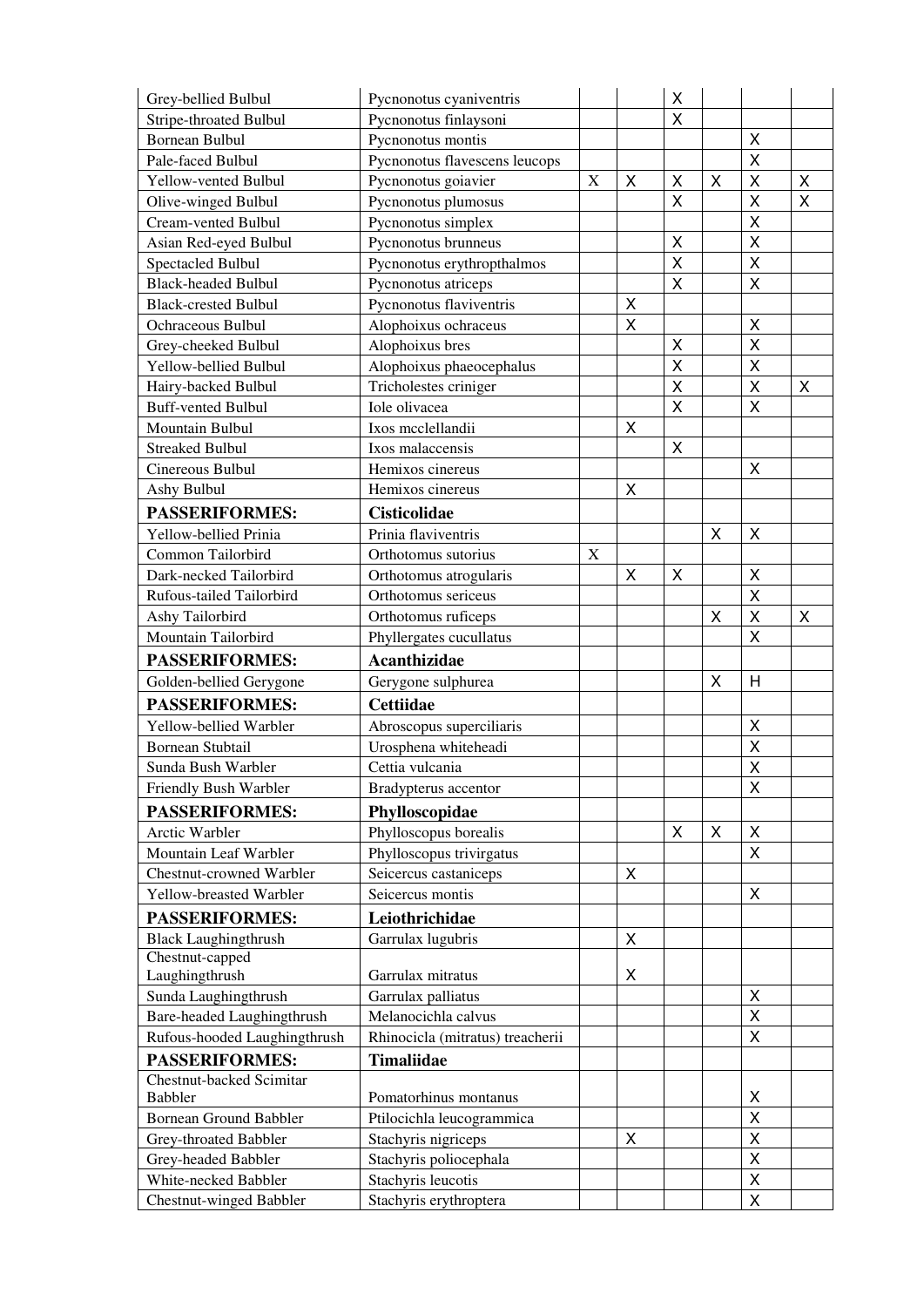| Golden Babbler                    | Stachyridopsis chrysaea         |             | Χ |   |   |                         |   |
|-----------------------------------|---------------------------------|-------------|---|---|---|-------------------------|---|
| <b>Bold-striped Tit Babbler</b>   | Macronus borneensis             |             |   |   |   | X                       |   |
| <b>Striped Tit-Babbler</b>        | Macronus gularis                |             | X |   |   |                         |   |
| Fluffy-backed Tit-Babbler         | Macronus ptilosus               |             |   | Χ |   | Χ                       |   |
| <b>Blue-winged Minla</b>          | Minla cyanouroptera             |             | Χ |   |   |                         |   |
| Silver-eared Leiothrix            | Leiothrix argentauris           |             | X |   |   |                         |   |
| Long-tailed Sibia                 | Heterophasia picaoides          |             | X |   |   |                         |   |
| White-bellied Yuhina/Erpornis     | Yuhina zantholeuca              |             | X |   |   | X                       |   |
| Chestnut-creasted Yuhina          | Yuhina everetti                 |             |   |   |   | $\overline{\mathsf{X}}$ |   |
| <b>PASSERIFORMES:</b>             | Pellorneidae                    |             |   |   |   |                         |   |
| <b>Brown Fulvetta</b>             | Alcippe brunneicauda            |             |   |   |   | X                       |   |
| Mountain Fulvetta                 | Alcippe peracensis              |             | Χ |   |   |                         |   |
| <b>Streaked Wren-Babbler</b>      | Napothera brevicaudata          |             | X |   |   |                         |   |
| Mountain Wren-Babbler             | Napothera crassa                |             |   |   |   | X                       |   |
| <b>Abbott's Babbler</b>           | Malacocincla abbotti            |             |   |   | X |                         |   |
| Horsfield's Babbler               | Malacocincla sepiaria           |             |   | X |   |                         |   |
| Short-tailed Babbler              | Malacocincla malaccensis        |             |   |   |   | Χ                       |   |
| Moustached Babbler                | Malacopteron magnirostre        |             |   |   |   | $\pmb{\mathsf{X}}$      |   |
| Sooty-capped Babbler              | Malacopteron affine             |             |   |   |   | X                       |   |
| Scaly-crowned Babbler             | Malacopteron cinereum           |             |   |   |   | Χ                       |   |
| Rufous-crowned Babbler            | Malacopteron magnum             |             |   |   |   | X                       |   |
| White-chested Babbler             | Trichastoma rostratum           |             |   | X |   | $\mathsf{X}$            |   |
| Ferruginous Babbler               | Trichastoma bicolor             |             |   |   |   | $\sf X$                 |   |
| Striped Wren-Babbler              | Kenopia striata                 |             |   |   |   | Χ                       |   |
| <b>Buff-breasted Babbler</b>      | Pellorneum tickelli             |             | X |   |   |                         |   |
| <b>Black-capped Babbler</b>       | Pellorneum capistratum          |             |   |   |   | Χ                       |   |
| <b>PASSERIFORMES:</b>             | <b>Vireonidae</b>               |             |   |   |   |                         |   |
| <b>Black-eared Shrike-babbler</b> | Pteruthius melanotis            |             | X |   |   |                         |   |
| Blyth's Shrike-babbler            | Pteruthius aeralatus robinsonii |             |   |   |   | X                       |   |
| <b>PASSERIFORMES:</b>             | <b>Dicaeidae</b>                |             |   |   |   |                         |   |
| Yellow-breasted Flowerpecker      | Prionochilus maculatus          |             |   |   |   | Χ                       |   |
| Thick-billed Flowerpecker         | Dicaeum agile                   |             |   |   |   | X                       |   |
| Yellow-rumped Flowerpecker        | Dicaeum xanthopygus             |             |   |   |   | $\sf X$                 |   |
| <b>Black-sided Flowerpecker</b>   | Dicaeum monticolum              |             |   |   |   | Χ                       |   |
| Orange-bellied Flowerpecker       | Dicaeum trigonostigma           |             |   | X |   |                         |   |
| Fire-breasted Flowerpecker        | Dicaeum ignipectus              |             | X |   |   |                         |   |
| Scarlet-backed Flowerpecker       | Dicaeum cruentatum              | $\mathbf X$ |   |   | Χ |                         |   |
| <b>PASSERIFORMES:</b>             | Nectariniidae                   |             |   |   |   |                         |   |
| Ruby-cheeked Sunbird              | Chalcoparia singalensis         |             |   | X |   |                         |   |
| Plain Sunbird                     | Anthreptes simplex              |             |   |   |   | Χ                       |   |
| <b>Brown-throated Sunbird</b>     | Anthreptes malacensis           |             |   | X | Χ | X                       | X |
| Red-throated Sunbird              | Anthreptes rhodolaemus          |             |   | Χ |   | $\pmb{\mathsf{X}}$      |   |
| Purple-naped Sunbird              | Hypogramma Hypogrammicum        |             |   | Χ |   | X                       |   |
| Copper-throated Sunbird           | Leptocoma calcostetha           |             |   |   |   | Χ                       |   |
| Olive-backed Sunbird              | Cinnyris jugularis              |             |   |   | Χ | Χ                       | X |
| <b>Black-throated Sunbird</b>     | Aethopyga saturata              |             | X |   |   |                         |   |
| Crimson Sunbird                   | Aethopyga siparaja              |             |   |   |   | X                       |   |
| Temminck's Sunbird                | Aethopyga temminckii            |             |   | X |   | X                       |   |
| Little Spiderhunter               | Arachnothera longirostra        |             |   |   |   | X                       | X |
| Thick-billed Spiderhunter         | Arachnothera crassirostris      |             |   |   |   | Χ                       |   |
| Yellow-eared Spiderhunter         | Arachnothera chrysogenys        |             | X |   |   |                         |   |
| Grey-breasted Spiderhunter        | Arachnothera modesta            |             |   | X |   |                         |   |
| Streaked Spiderhunter             |                                 |             |   |   |   |                         |   |
|                                   | Arachnothera magna              |             | X |   |   |                         |   |